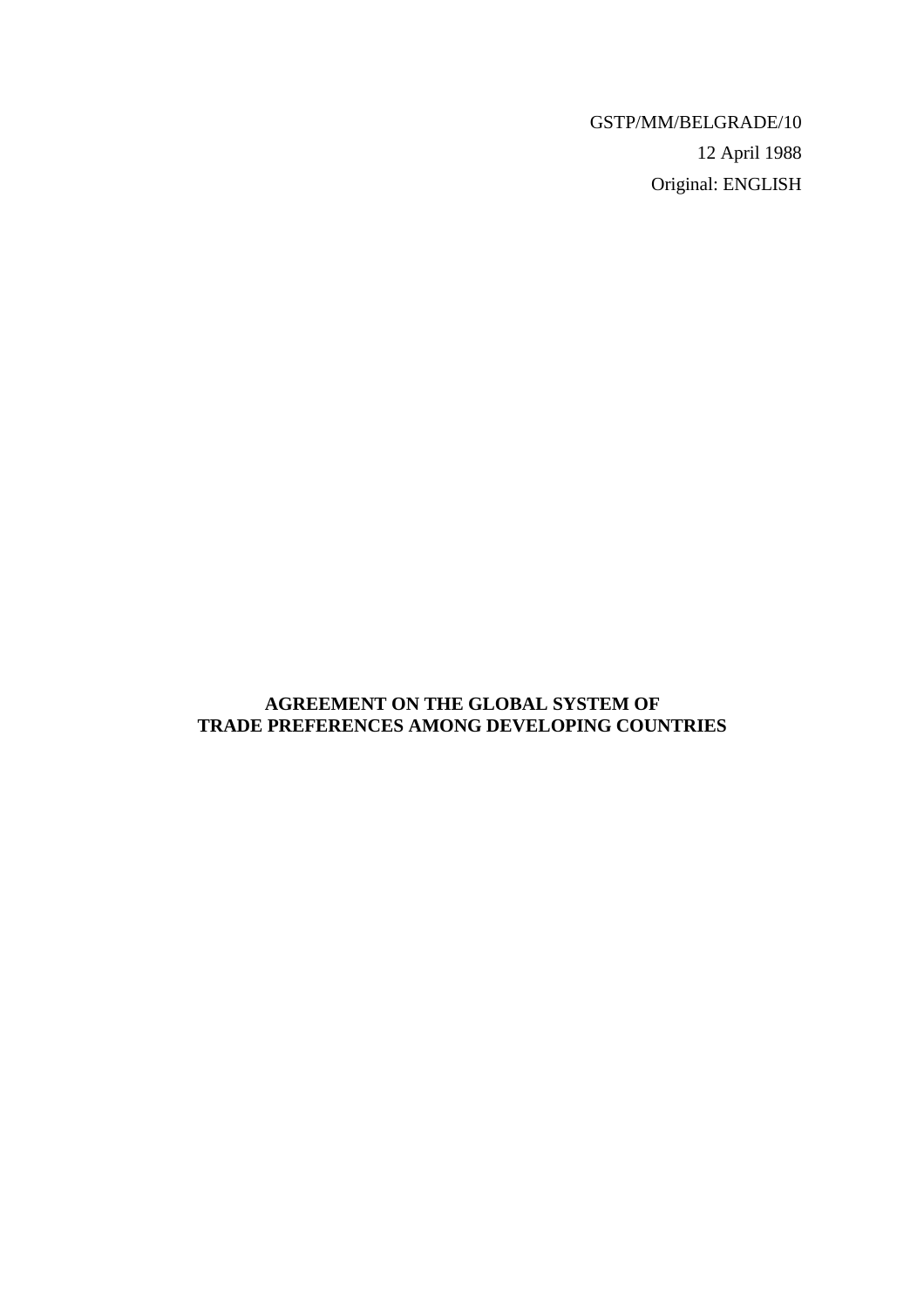#### *Preamble*

The States parties to this Agreement,

Recognizing that economic co-operation among developing countries is a key element in the strategy of collective self-reliance and an essential instrument to promote structural changes contributing to a balanced and equitable process of global economic development and the establishment of the New International Economic Order;

Recognizing also that a Global System of Trade Preference (hereinafter referred to as "GSTP") would constitute a major instrument for the promotion of trade among developing countries members of the Group of 77, and the increase of production and employment in these countries;

Bearing in mind the Arusha Programme of Collective Self-Reliance, the Caracas Programme of Action and the Declarations on GSTP adopted by the Ministers of Foreign Affairs of the Group of 77 in New York in 1982, and the Ministerial meetings on GSTP in New Delhi in 1985, in Brasilia in 1986 and in Belgrade in 1988;

Believing that the establishment of the GSTP should be accorded high priority as a major instrument of South-South co-operation, for the promotion of collective self-reliance as well as for the strengthening of world trade as a whole;

HAVE AGREED as follows: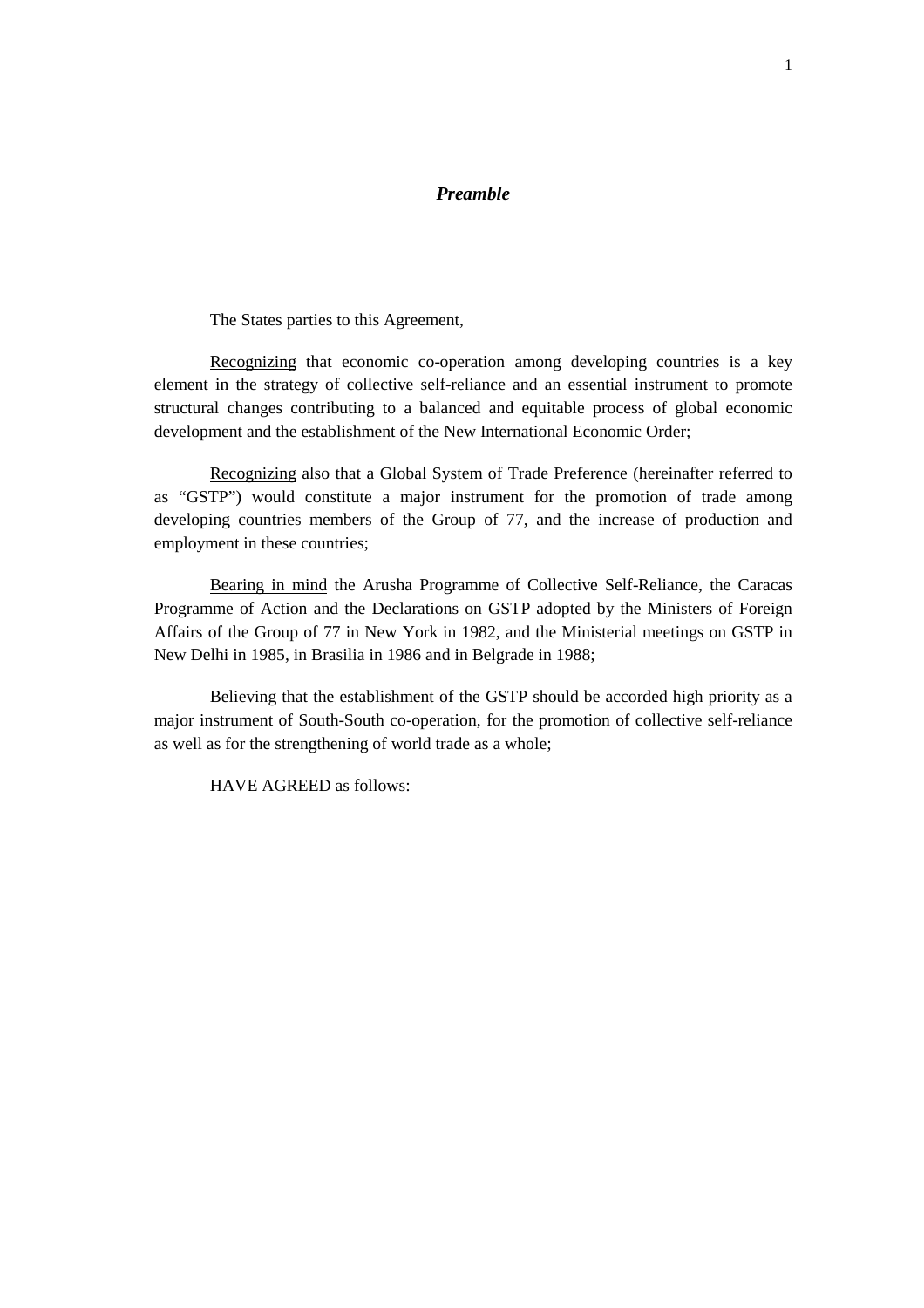## **CHAPTER I INTRODUCTION**

#### Article 1 Definitions

For the purpose of this Agreement:

(a) "Participant" means:

- (i) Any member of the Group of 77 listed in annex I which has exchanged concessions and has become party to this Agreement in accordance with its articles 25, 27 or 28;
- (ii) Any sub-regional/regional/inter-regional grouping of developing countries members of the Group of 77 listed in annex I which has exchanged concessions and has become party to this Agreement in accordance with its articles 25, 27 or 28;
- (b) "Least developed country" means a country designated as such by the United Nations;
- (c) "State" or "country" means any state or country member of the Group of 77;
- (d) "Domestic producers" means physical or juridical persons established in the territory of a participant which are engaged in production of commodities and manufactures, including industrial, agricultural, extractive or mining products, in their raw, semi-processed or processed forms in that territory. Furthermore, for the purpose of determining "serious injury" or "threat of serious injury", the term "domestic producers" in this Agreement shall mean domestic producers as a whole of like or similar products, or those of them whose collective output of the products constitutes a major proportion of the total domestic production of those products;
- (e) "Serious injury" means significant damage to domestic producers, of like or similar products resulting from a substantial increase of preferential imports in situations which cause substantial losses in terms of earnings, production or employment unsustainable in the short term. The examination of the impact on the domestic industry concerned shall also include an evaluation of other relevant economic factors and indices having a bearing on the state of the domestic industry of that product;
- (f) "Threat of serious injury" means a situation in which a substantial increase of preferential imports is of a nature to cause "serious injury" to domestic producers, and that such injury, although not yet existing, is imminent. A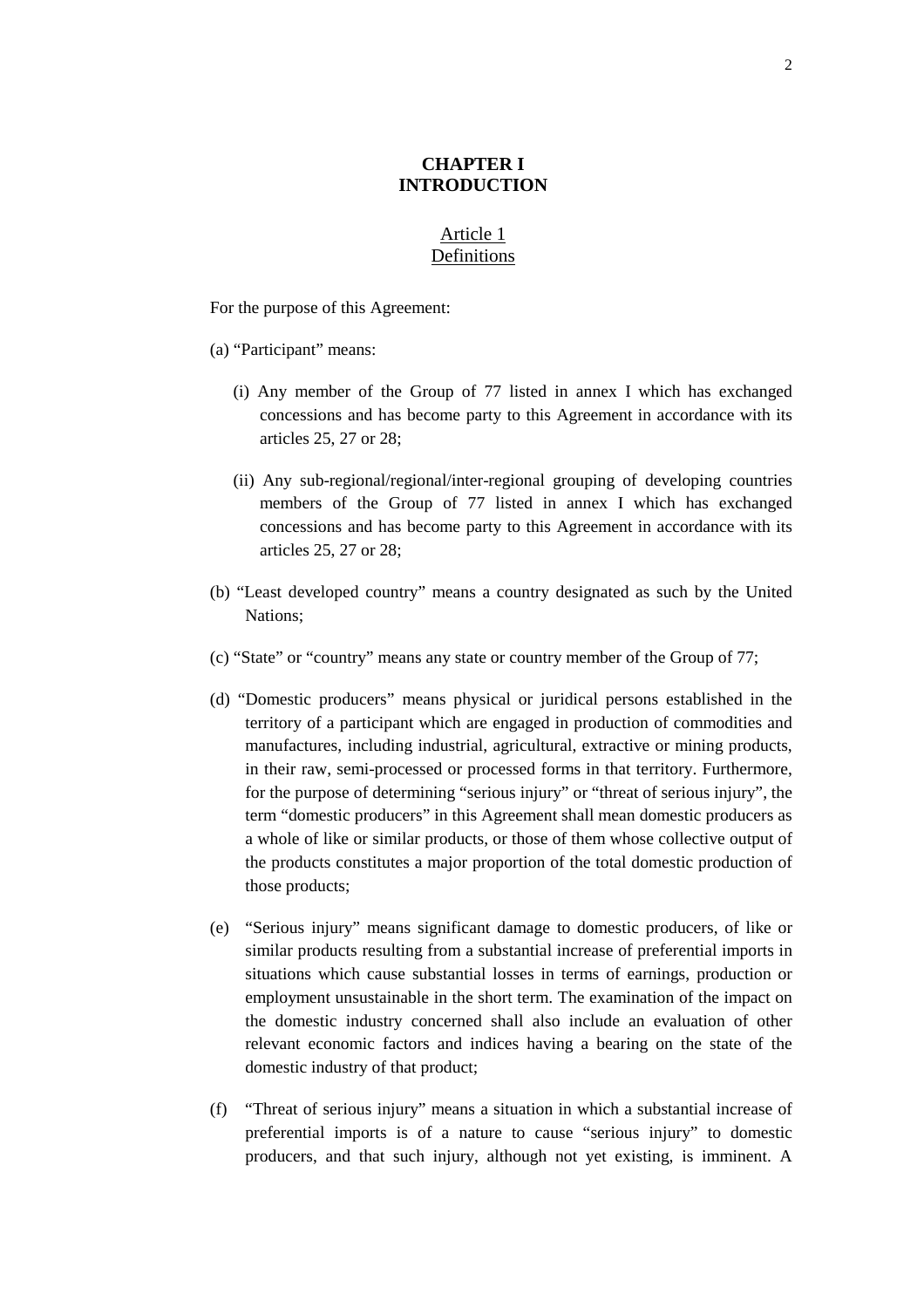determination of threat of serious injury shall be based on facts and not on mere allegation, conjecture, or remote or hypothetical possibility;

- (g) "Critical circumstances" means the emergence of an exceptional situation where massive preferential imports are causing or threatening to cause "serious injury" difficult to repair and which calls for immediate action;
- (h) "Sectoral agreements" means agreements amongst participants regarding the removal or reduction of tariff, non-tariff and para-tariff barriers as well as other trade promotion or co-operative measures for specified products or groups of products closely related in end use or in production;
- (i) "Direct trade measures" means measures conducive to promoting mutual trade of participants such as long- and medium-term contracts containing import and supply commitments in respect of specific products, buy-back arrangements, state trading operations, and government and public procurement;
- (j) "Tariffs" means custom duties stipulated in the national tariff schedules of the participants;
- (k) "Non-tariffs" means any measure, regulation, or practice, other than "tariffs" and "para-tariffs", the effect of which is to restrict imports, or to significantly distort trade;
- (l) "Para-tariffs" means border charges and fees, other than "Tariffs", on foreign trade transactions of a tariff-like effect which are levied solely on imports, but not those indirect taxes and charges, which are levied in the same manner on like domestic products. Import charges corresponding to specific services rendered are not considered as para-tariff measures.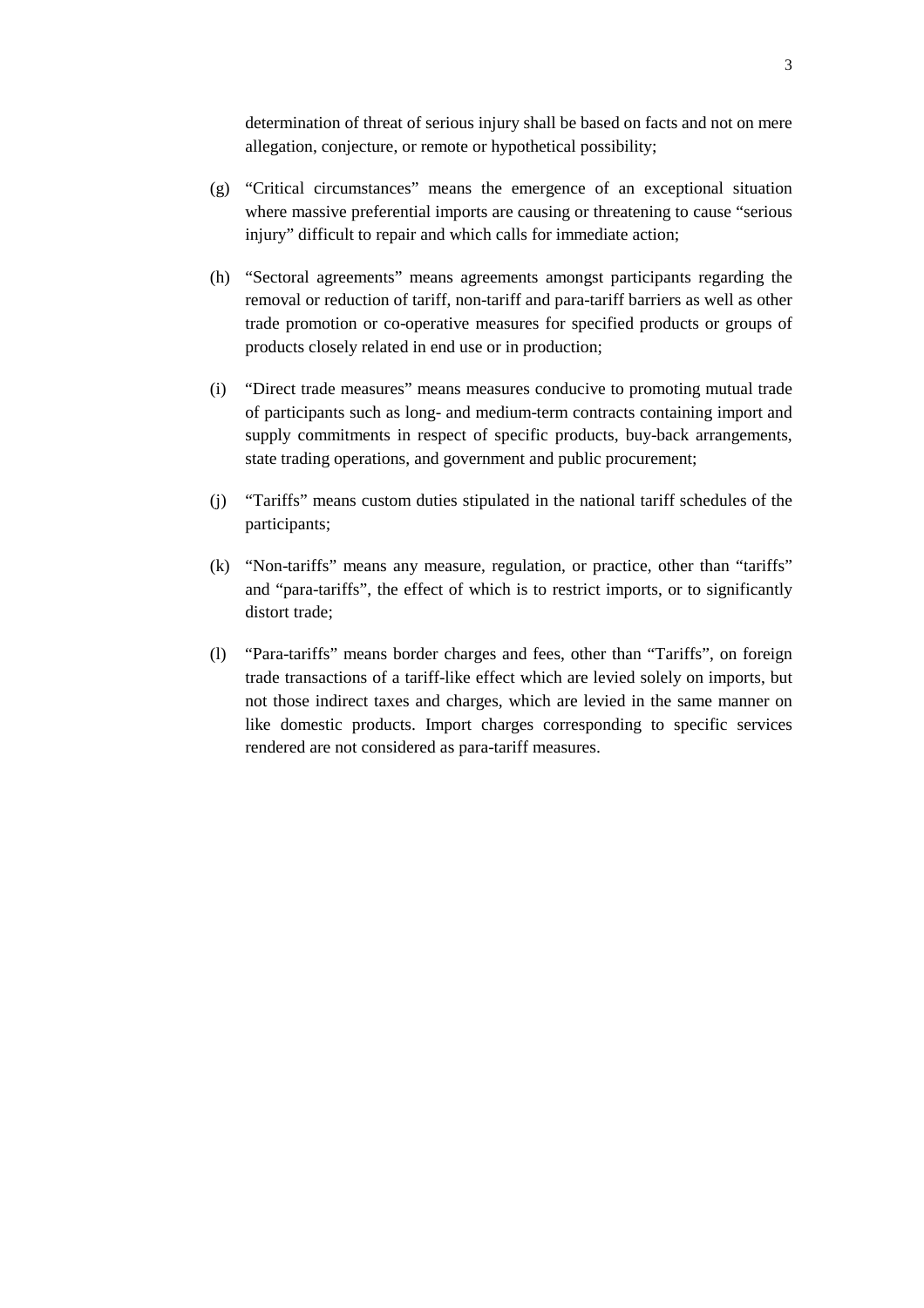## **CHAPTER II GLOBAL SYSTEM OF TRADE PREFERENCES**

## Article 2 Establishment and aims of the GSTP

By the present Agreement, the participants establish the GSTP to promote and sustain mutual trade, and the development of economic co-operation among developing countries, through exchange of concessions in accordance with this Agreement.

#### Article 3 Principles

The GSTP shall be established in accordance with the following principles:

- (a) The GSTP shall be reserved for the exclusive participation of developing countries members of the Group of 77;
- (b) The benefits of the GSTP shall accrue to the developing countries members of the Group of 77 who are participants in accordance with article 1 (a);
- (c) The GSTP shall be based and applied on the principle of mutuality of advantages in such a way as to benefit equitably all participants, taking into account their respective levels of economic and industrial development, the pattern of their external trade and their trade policies and systems;
- (d) The GSTP shall be negotiated step by step, improved and extended in successive stages, with periodic reviews;
- (e) The GSTP shall not replace, but supplement and reinforce, present and future subregional, regional and interregional economic groupings of developing countries of the Group of 77, and shall take into account the concerns and commitments of such economic groupings;
- (f) The special needs of the least developed countries shall be clearly recognized and concrete preferential measures in favour of these countries should be agreed upon; the least developed countries will not be required to make concessions on a reciprocal basis;
- (g) The GSTP shall include all products, manufactures, and commodities in their raw, semi-processed and processed forms;
- (h) Intergovernmental subregional, regional and interregional groupings for economic co-operation among developing countries members of the Group of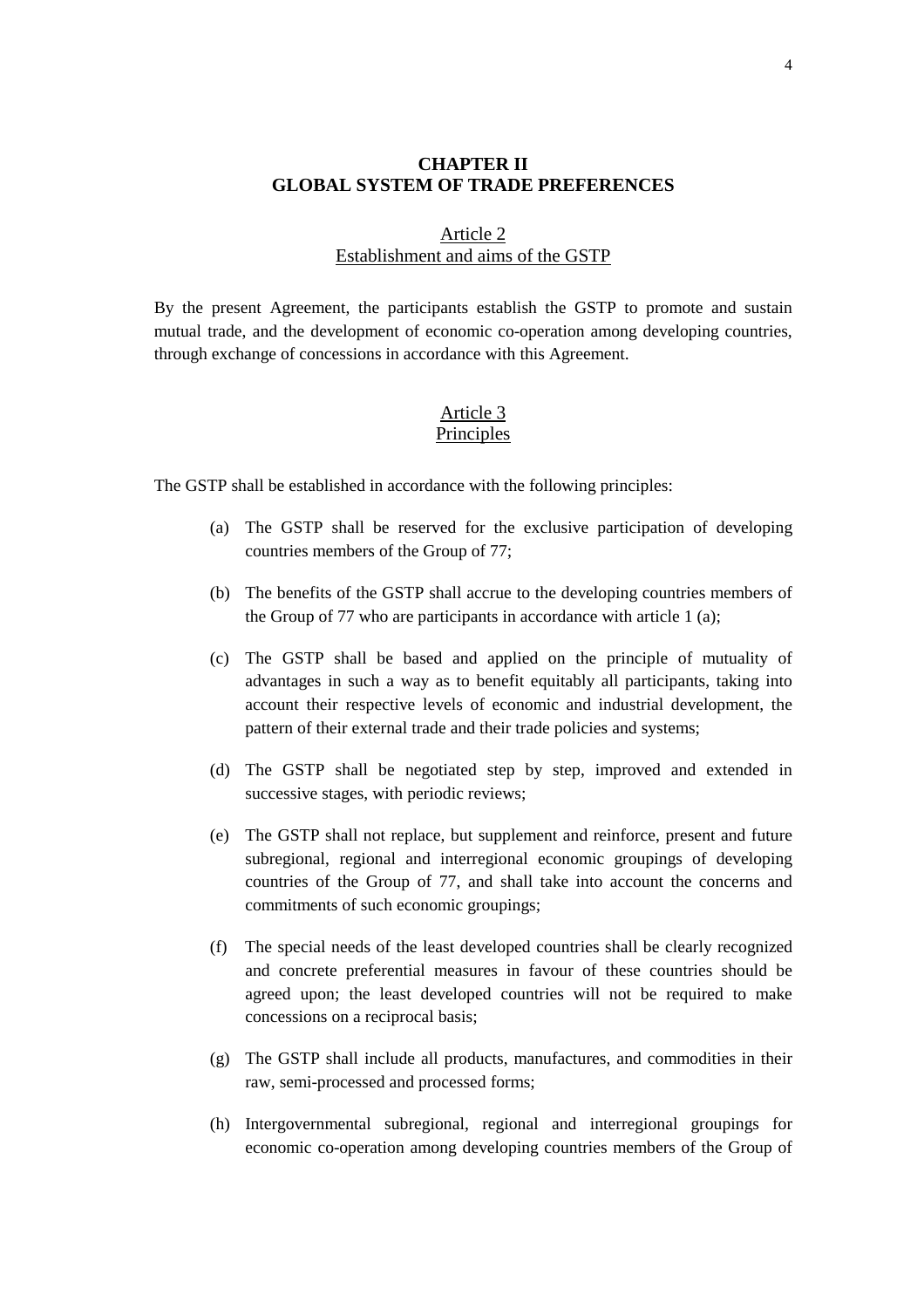77 may participate, fully as such, if and when they consider it desirable, in any or all phases of the work on the GSTP.

#### Article 4 Components of the GSTP

The GSTP may *inter alia* consist of the following components:

- (a) arrangements relating to tariffs;
- (b) arrangements relating to para-tariffs;
- (c) arrangements relating to non-tariff measures;
- (d) arrangements relating to direct trade measures including medium and long-term contracts;
- (e) arrangements relating to sectoral agreements.

## Article 5 Schedules of concessions

The tariff, para-tariff and non-tariff concessions negotiated and exchanged among participants shall be embodied in schedules of concessions which shall be annexed to and form an integral part of this Agreement.

## **CHAPTER III NEGOTIATIONS**

# Article 6

# **Negotiations**

1. The participants may hold from time to time rounds of bilateral/plurilateral/multilateral negotiations with a view to the further expansion of the GSTP and the fuller attainment of its aims.

2. The participants may conduct their negotiations in accordance with any or a combination of the following approaches and procedures:

- (a) Product-by-product negotiations;
- (b) Across-the-board tariff reductions;
- (c) Sectoral negotiations;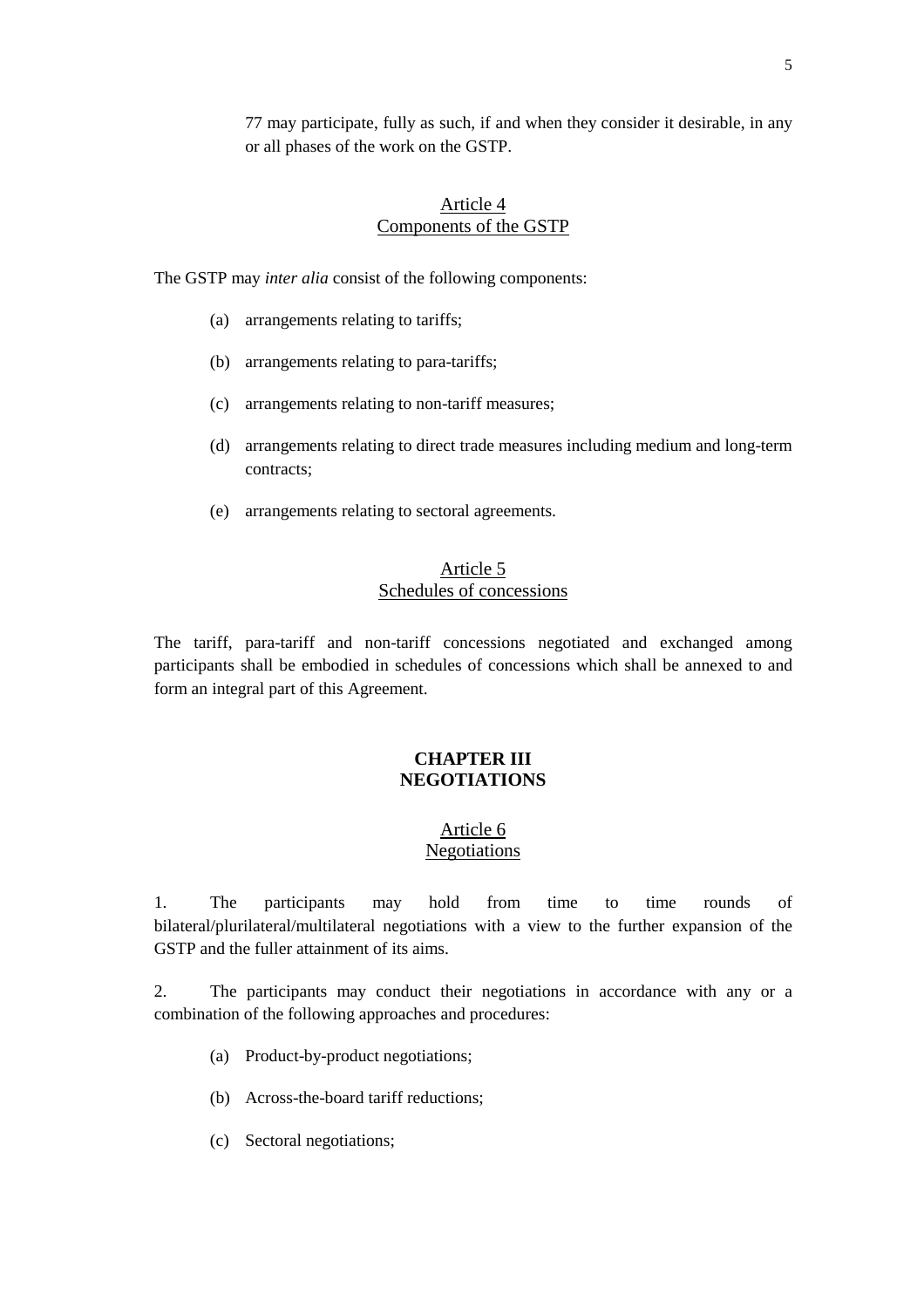(d) Direct trade measures, including medium and long term contracts.

## **CHAPTER IV COMMITTEE OF PARTICIPANTS**

#### Article 7 Establishment and functions

1. A committee of participants (hereinafter referred to as the "Committee") shall be established, upon entry into force of this Agreement, consisting of the representatives of the Governments of the participants. The Committee shall perform such functions as may be necessary to facilitate the operation and further the objectives of this Agreement. The Committee shall be responsible for reviewing the application of this Agreement and the instruments adopted within its framework, monitoring the implementation of the results of the negotiations, carrying out consultations, making recommendations and taking decisions as required, and, in general, undertaking whatever measures may be required to ensure the adequate implementation of the objectives and the provisions of this Agreement.

- (a) The Committee shall keep under review the possibility of promoting further negotiations for the enlargement of the schedules of concessions and for the enhancement of trade among participants through other measures and may at any time sponsor such negotiations. The Committee shall also ensure prompt and complete dissemination of trade information in order to promote trade among participants;
- (b) The Committee shall review disputes and make recommendations thereon in accordance with article 21 of this Agreement;
- (c) The Committee may establish such subsidiary organs as may be necessary to the effective discharge of its functions;
- (d) The Committee may adopt appropriate regulations and rules as may be necessary to the implementation of this Agreement.
- 2. a) The Committee shall endeavour to ensure that all its decisions are taken by consensus;
	- (b) Notwithstanding any measures that may be taken in compliance with paragraph 2(a) of this article, a proposal or motion before the Committee shall be voted on if a representative so requests;
	- (c) Decisions shall be taken by two-thirds majority on matters of substance and a simple majority on matters of procedure.
- 3. The Committee shall adopt its rules of procedure.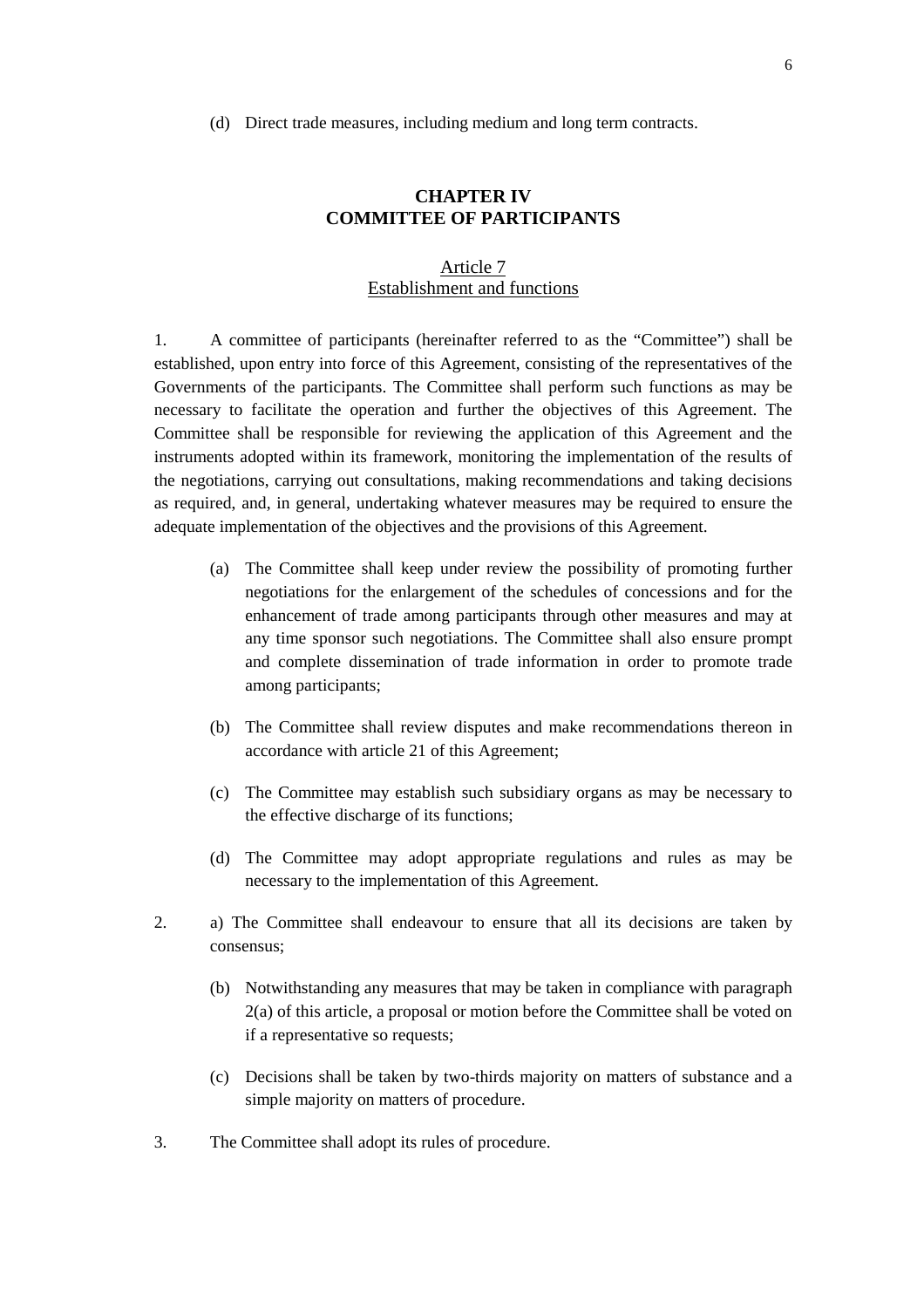4. The Committee shall adopt financial rules and regulations.

## Article 8 Co-operation with international organizations

The Committee shall make whatever arrangements are appropriate for consultation or cooperation with the United Nations and its organs, in particular United Nations Conference on Trade and Development (UNCTAD) and the specialized agencies of the United Nations, as well as intergovernmental, subregional, regional and interregional groupings for economic co-operation among developing countries members of the Group of 77.

## **CHAPTER V GROUND RULES**

## Article 9 Extension of negotiated concessions

1. Except as provided for in paragraphs 2 and 3 of this article, all tariff, para-tariff and non-tariff concessions, negotiated and exchanged among participants in the bilateral/plurilateral negotiations shall, when implemented, be extended to all participants in the GSTP negotiations on a most-favoured-nation (MFN) basis.

2. Subject to Rules and Guidelines prescribed in this regard, participants parties to direct trade measures, sectoral agreements or agreements on non-tariff concessions may decide not to extend the concessions linked to such agreements to other participants. Such non-extension shall not have a detrimental impact on the trade interests of other participants, and when it has such an effect, the matter shall be submitted to the Committee for consideration and decision. Such agreements shall be open to all participants in the GSTP through direct negotiations. The Committee shall be informed of the initiation of negotiations on such agreements as well as on their provisions once concluded.

3. Notwithstanding the provisions of paragraphs 1 and 2 of this article, participants may grant tariff, non-tariff and para-tariff concessions applicable exclusively to exports originating from participating least developed countries. Such concessions, when implemented, shall apply in equal measures to all participating least developed countries. If after granting of any exclusive right it proves detrimental to the legitimate trading interest of other participants, the matter may be brought to the Committee for a review of such arrangements.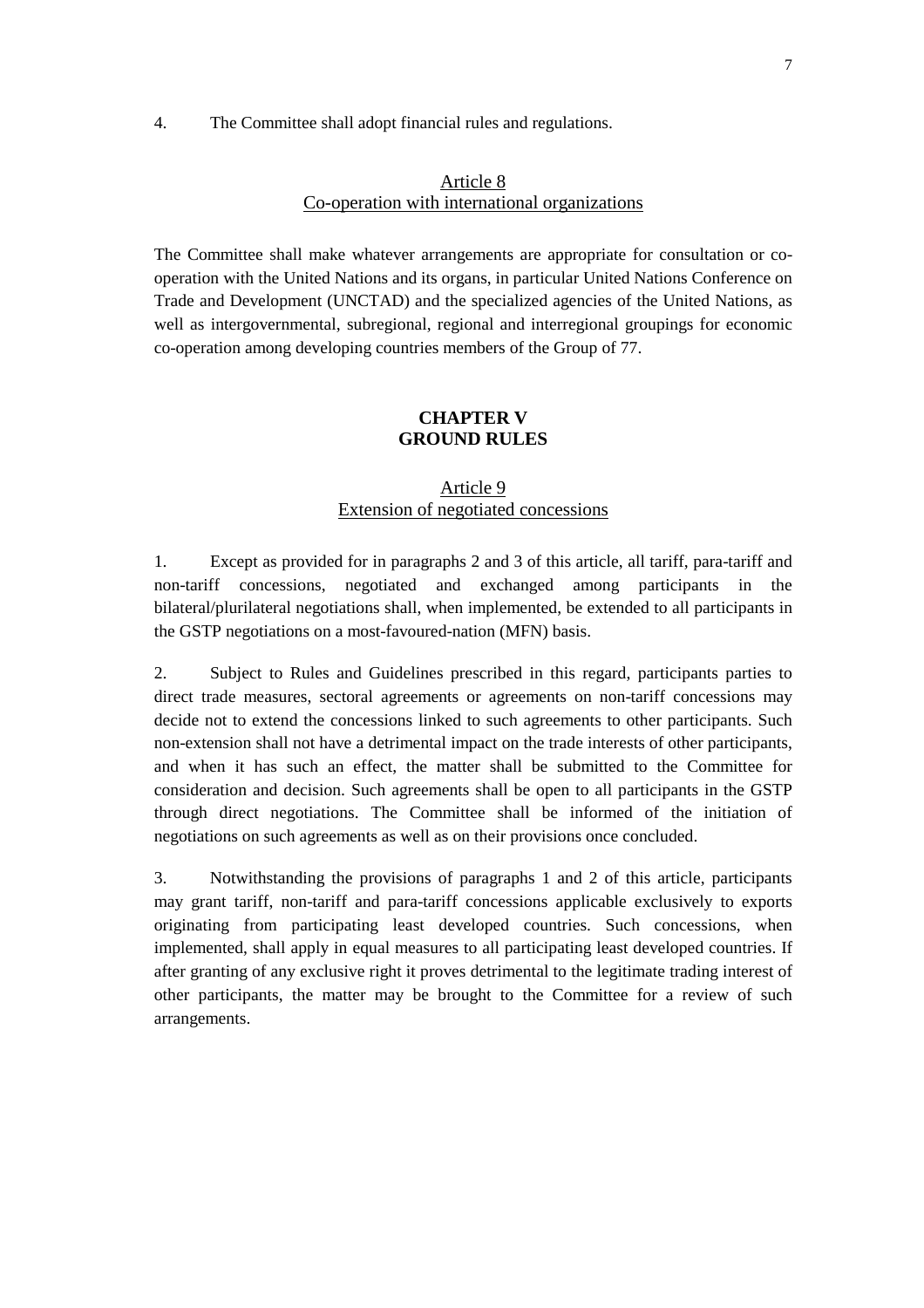#### Article 10 Maintenance of the value of concessions

Subject to terms, conditions or qualifications that might be set out in the schedules containing the concessions granted, a participant shall not impair or nullify these concessions, after entry into force of this Agreement, through the application of any charge or measure restricting commerce other than those existing prior thereto, except where such charge corresponds to an internal tax imposed on a like domestic product, an anti-dumping or countervailing duty, or fees commensurate with the cost of services rendered, and except any measures authorized under articles 13 and 14.

#### Article 11 Modification and withdrawal of concessions

1. Any participant may, after a period of 3 years from the day the concession was extended, notify the Committee of its intention to modify or withdraw any concession included in its appropriate schedule.

2. The participant intending to withdraw or modify a concession shall enter into consultation and/or negotiations, with a view to reaching agreement on any necessary and appropriate compensation, with participants with which such concession was initially negotiated and with any other participants that have a principal or substantial supplying interest as may be determined by the Committee.

3. Should no agreement be reached between the participants concerned within six months of the receipt of notification and should the notifying participant proceed with its modification or withdrawal of such concessions, the affected participants as determined by the Committee may withdraw or modify equivalent concessions in their appropriate schedules. Any such modification or withdrawal should be notified to the Committee.

## Article 12 Withholding or withdrawal of concessions

A participant shall at any time be free to withhold or to withdraw in whole or in part any item in its schedule of concessions in respect of which it determines that it was initially negotiated with a State which has not become, or has ceased to be, a participant in this Agreement. A participant taking such action shall notify the Committee and, upon request, consult with participants that have a substantial interest in the product concerned.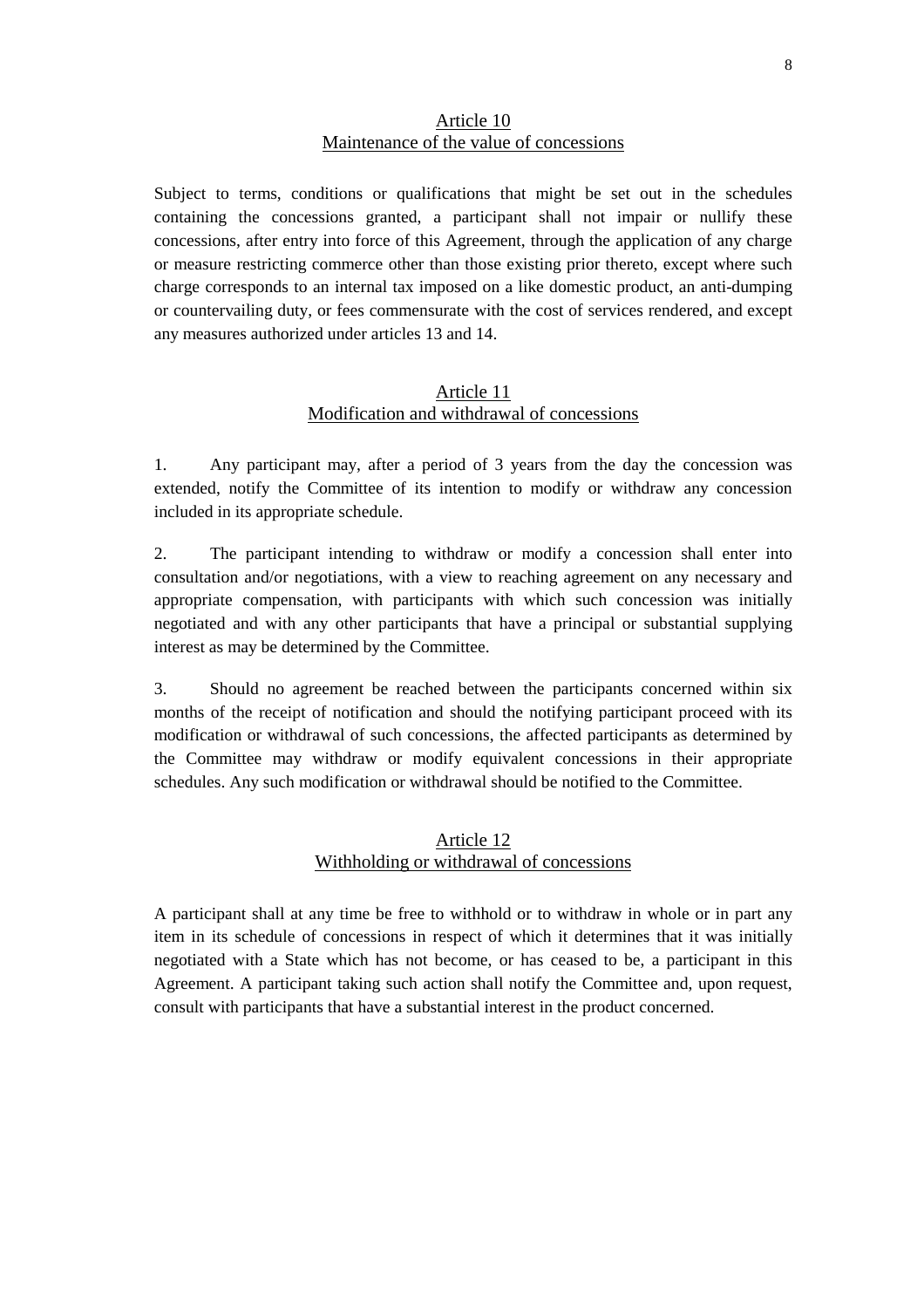### Article 13 Safeguard measures

A participant shall be able to take safeguard measures to ward off serious injury or threats of serious injury to domestic producers of like or similar products, which may arise as a direct consequence of unforeseen substantial rise of imports enjoying preferences under the GSTP.

- 1. Safeguard measures shall be in accordance with the following rules:
	- (a) Safeguard measures should be consistent with the aims and objectives of the GSTP. These measures should be applied in a non-discriminatory fashion among the participants in the GSTP.
	- (b) Safeguard measures should be in effect only to the extent and for such time as may be necessary to prevent or remedy such injury.
	- (c) As a general rule and except in critical circumstances, all safeguard measures shall be taken after consultation between interested participants. Participants intending to take such safeguard measures will be required to demonstrate to the satisfaction of the concerned parties within the Committee the serious injury or threat thereof justifying such measures.

2. Safeguard action to ward off serious injury or a threat of injury should be in accordance with the following procedures:

- (a) Notification: Any participant intending to take safeguard measures should notify the Committee of its intention, and the Committee shall circulate this notification to all participants. Upon receipt of such notification, interested participants intending to enter into consultations with the initiating participants shall so notify the Committee within 30 days. In critical circumstances when delay could cause damage which would be difficult to repair, action may be taken provisionally without prior consultations, on the condition that consultations shall be effected immediately after taking such action;
- (b) Consultation: Interested participants should enter into consultations for the purpose of reaching an agreement as to the nature of the safeguard measures to be taken, or already taken, and its duration, and as to compensation or the renegotiation of concessions. These consultations should be concluded within three months of receipt of the original notification. Should these consultations not lead to an agreement satisfactory to all parties within the time period specified above, the matter should be referred to the Committee for resolution of the issue. Should the Committee fail to resolve the issue within four weeks of the date of its having been referred to it, the parties affected by the safeguard action have the right to withdraw equivalent concessions or other obligations under GSTP of which the Committee does not disapprove of.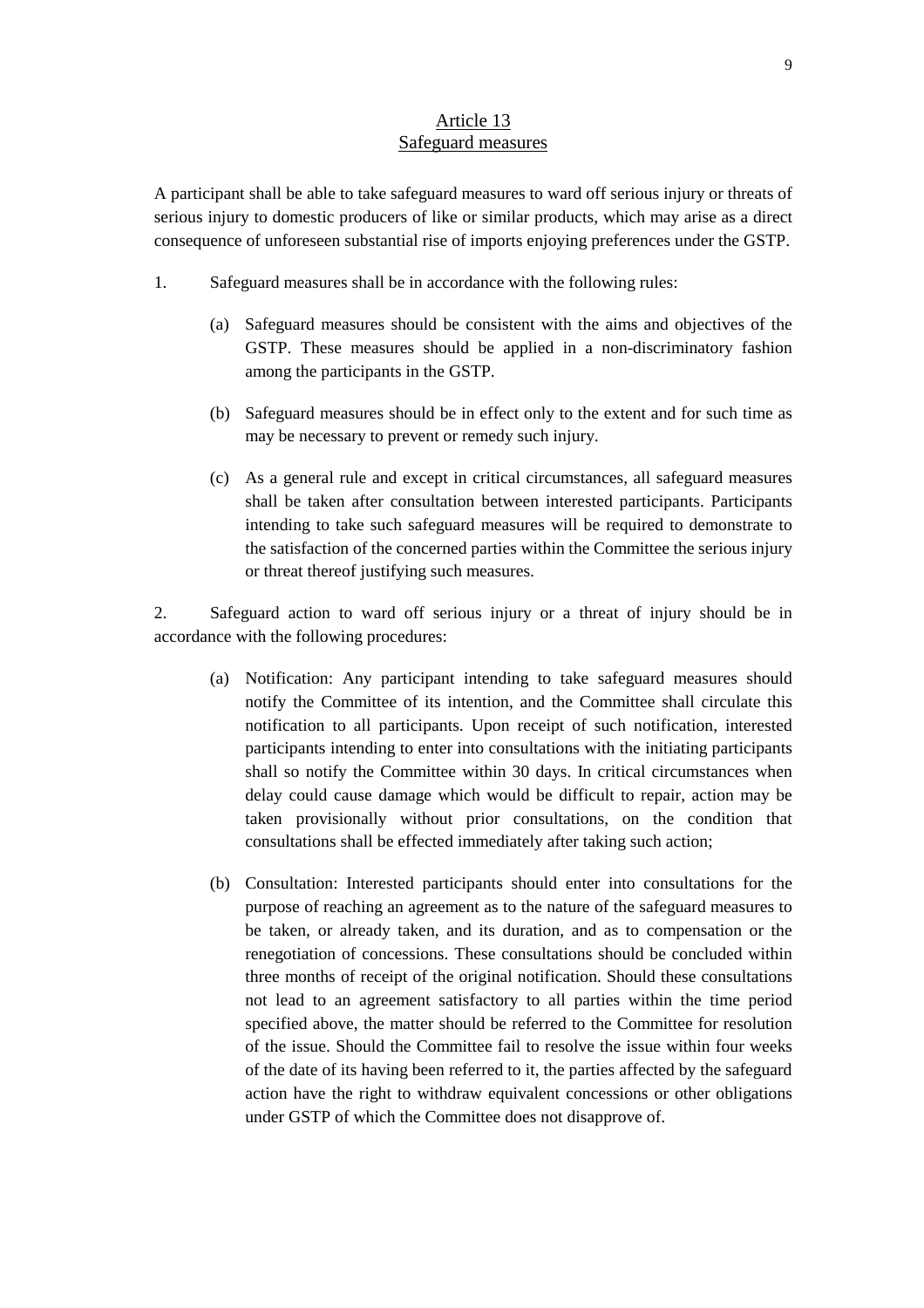## Article 14 Balance-of-payments measures

If a participant faces serious economic problems during the implementation of the GSTP, such participant shall be able to take measures to meet serious balance-of-payments difficulties.

1. Any participant, which finds it necessary to institute or intensify quantitative restrictions or other measures limiting imports concerning products or areas where concessions have been offered with a view to forestalling the threat of or stopping a serious decline in its monetary reserves, shall endeavour to do so in order to prevent or remedy such difficulties, in a manner which preserves, as much as possible, the value of negotiated concessions.

2. Such action shall be notified immediately to the Committee which shall circulate such notification to all participants.

3. Any participant which takes action according to paragraph 1 of this article shall afford, upon request from any other participant, adequate opportunity for consultations with a view to preserving the stability of the concessions negotiated under the GSTP. If no satisfactory adjustment is effected between the participants concerned within three months of such notification, the matter may be referred to the Committee for a review.

# Article 15

# Rules of origin

Products contained in the schedules of concessions annexed to this Agreement shall be eligible for preferential treatment if they satisfy the Rules of Origin, which shall be annexed to and form an integral part of this Agreement.

## Article 16

## Procedures relating to the negotiations of long-term and medium-term contracts among interested participants in the GSTP

1. Within the framework of this Agreement, long-term and medium-term contracts involving import and export commitments in respect to specific commodities or products may be entered into among participants.

- 2. To facilitate the negotiation and conclusion of such contracts:
	- (a) exporting participants should indicate the commodities or products for which they may be prepared to undertake supply commitments together with an indication of the quantities that may be involved;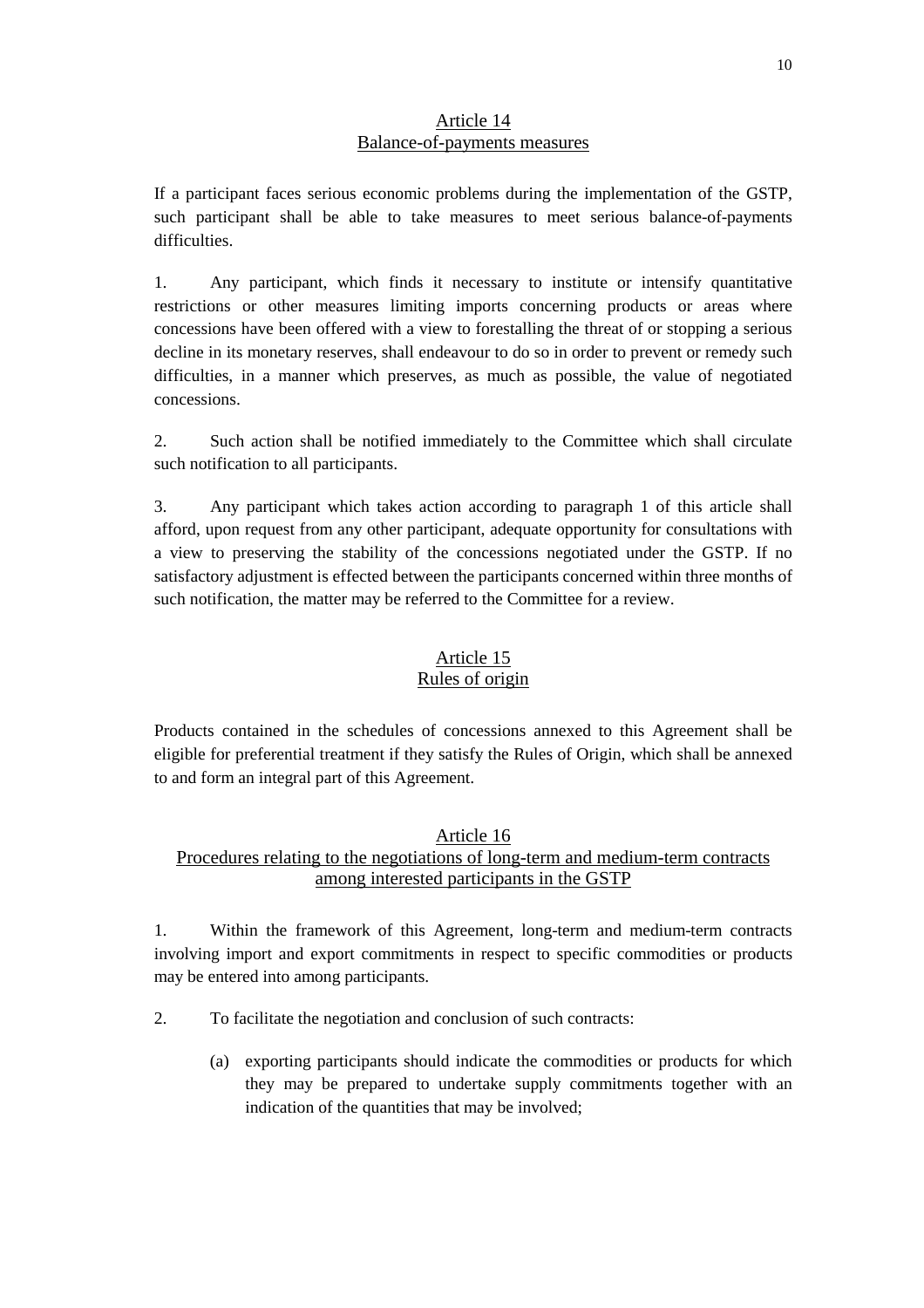- (b) importing participants should indicate the commodities or products for which they could envisage undertaking import commitments and, where possible, an indication of the quantities that may be involved; and
- (c) The Committee will provide assistance for the multilateral exchange of information provided under (a) and (b) above and for bilateral and/or multilateral negotiations among interested exporting and importing participants for the purpose of concluding long-term and medium-term contracts.

3. Participants concerned should notify the Committee of the conclusion of long-term and medium-term contracts as soon as possible.

## Article 17 Special treatment for least developed countries

1. In accordance with the Ministerial Declaration on the GSTP, the special needs of the least developed countries shall be clearly recognized, and concrete preferential measures in favour of these countries shall be agreed on.

2. To become a participant a least developed country shall not be required to make concessions on a reciprocal basis, and such participating least developed country shall benefit from the extension of all tariff, para-tariff and non-tariff concessions exchanged in the bilateral/plurilateral negotiations which are multilateralized.

3. Participating least developed countries should identify their export products for which they may wish to seek concessions in the markets of other participants. Technical assistance by the United Nations and other participants in a position to do so, including the provision of relevant information relating to trade in the products concerned and the major developing import markets, together with market trends and prospects and trade regimes of the participants, should be provided to these countries on a priority basis to assist them in this task.

4. Participating least developed countries may, with respect to export products and markets identified under paragraph 3 above, make specific requests to other participants for tariff, para-tariff and non-tariff concessions and/or direct trade measures, including longterm contracts.

5. Special consideration shall be given to exports from participating least developed countries in the application of safeguard measures.

6. The concessions sought in respect to these products may include:

- (a) duty-free access, particularly for processed and semi-processed goods;
- (b) the removal of non-tariff barriers;
- (c) the removal, where appropriate, of para-tariff barriers;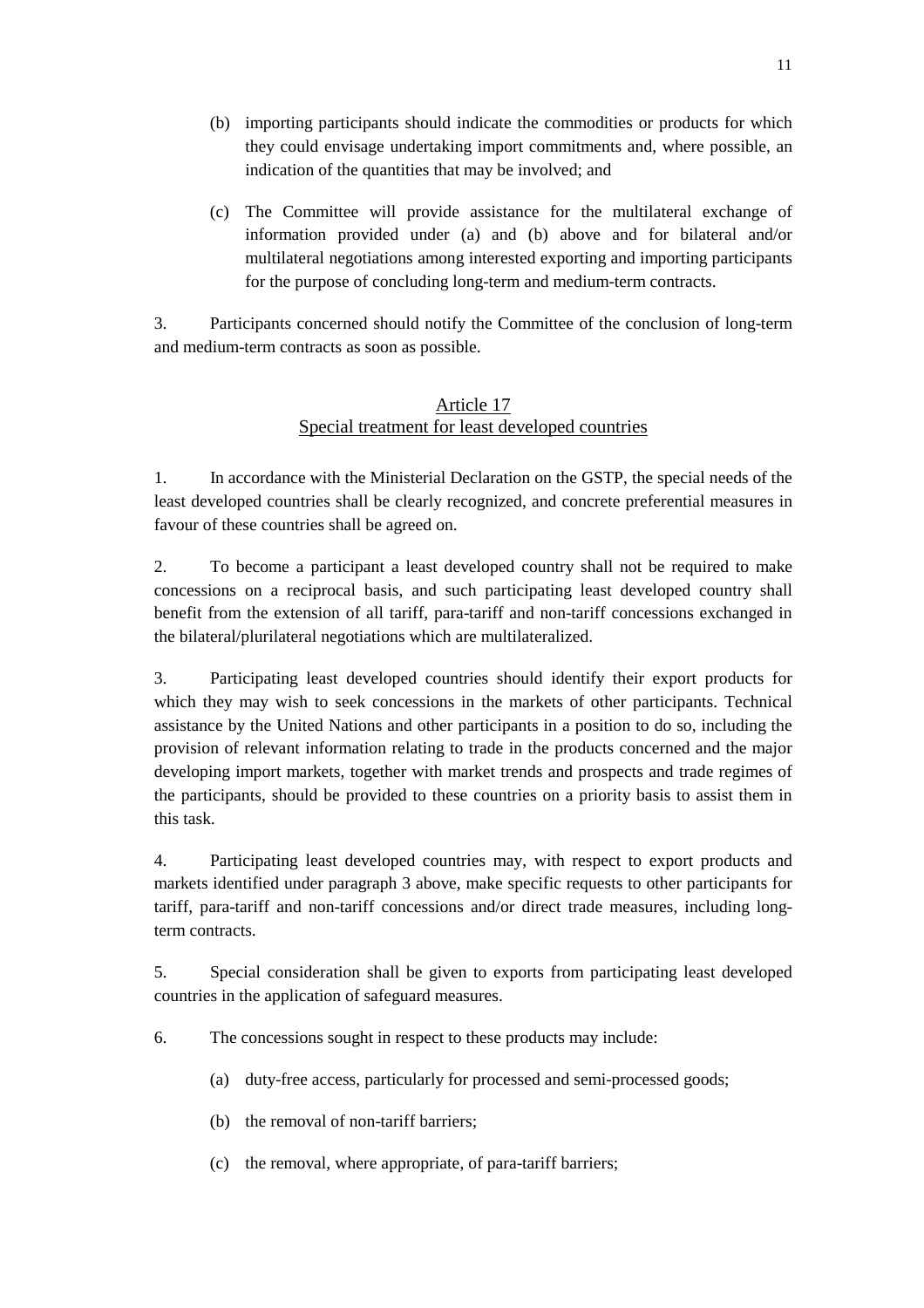(d) the negotiation of long-term contracts with a view to assisting participating least developed countries to achieve reasonable levels of sustainable exports of their products.

7. Participants shall sympathetically consider requests from participating least developed countries for concessions sought under paragraph 6 above and shall endeavour, wherever possible, to meet such requests, in whole or in part, as a manifestation of concrete preferential measures to be agreed on in favour of participating least developed countries.

#### Article 18 Subregional, regional and interregional groupings

Tariff, para-tariff and non-tariff preferences applicable within existing subregional, regional and interregional groupings of developing countries notified and registered in this Agreement shall retain their essential character, and there shall be no obligation on the members of such groupings to extend, nor the right of other participants to enjoy the benefits of such preferences. The provisions of this paragraph shall apply equally to the preferential agreements concluded with a view to creating subregional, regional and interregional groupings of developing countries and to future subregional, regional and interregional groupings of developing countries that will be notified as such and duly registered in this Agreement. Furthermore, these provisions shall apply in equal measures to all tariff, paratariff and non-tariff preferences which may in the future become applicable within such subregional, regional or interregional groupings.

## **CHAPTER VI CONSULTATIONS AND SETTLEMENT OF DISPUTES**

## Article 19 Consultations

1. Each participant shall accord sympathetic consideration to, and shall afford adequate opportunity for, consultations regarding such representations as may be made by another participant with respect to any matter affecting the operation of this Agreement.

2. The Committee may, at the request of a participant, consult with any participant in respect of any matter for which it has not been possible to find a satisfactory solution through such consultation under paragraph 1 above.

## Article 20 Nullification or impairment

1. If any participant should consider that another participant has altered the value of a concession embodied in its schedule or that any benefit accruing to it directly or indirectly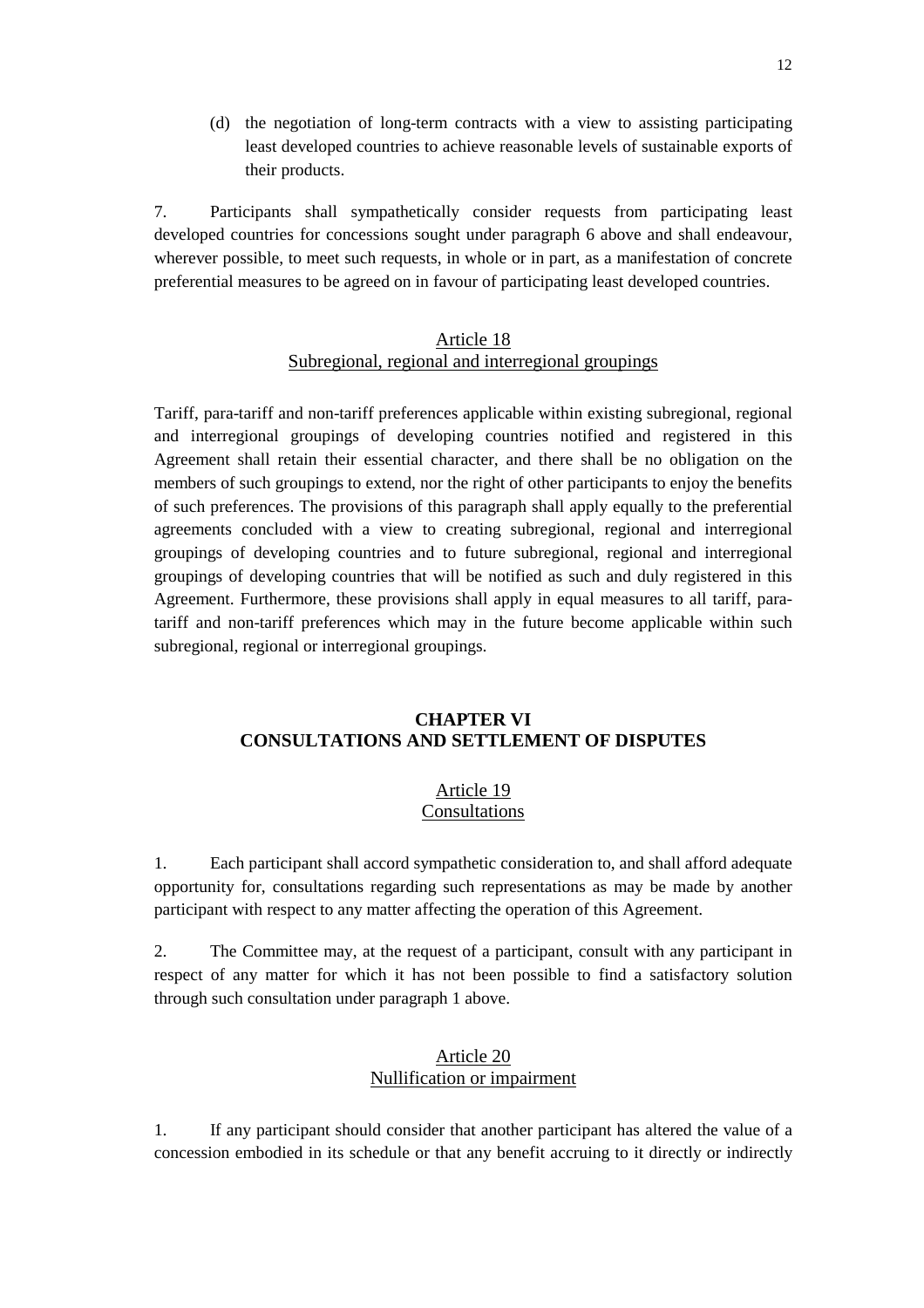under this Agreement is being nullified or impaired as the result of the failure of another participant to carry out any of its obligations under this Agreement or as the result of any other circumstance relevant to the operation of this Agreement, the former may, with a view to the satisfactory adjustment of the matter, make written representations or proposals to the other participants which it considers to be concerned, which thus approached shall give sympathetic consideration to the representations or proposals made to them.

2. If no satisfactory adjustment is effected between the participants concerned within 90 days from the date on which such representation or request for consultation was made, the matter may be referred to the Committee which shall consult with the participants concerned and make appropriate recommendations within 75 days from the date the matter was referred to the Committee. If still no satisfactory adjustment is made within 90 days after the recommendations were made, the aggrieved participant may suspend the application of substantially equivalent concession, or other obligations of the GSTP which the Committee does not disapprove of.

#### Article 21 Settlement of disputes

Any dispute that may arise among the participants regarding the interpretation and application of the provisions of this Agreement or any instrument adopted within its framework shall be amicably settled by agreement between the parties concerned in line with article 19 of this Agreement. In the event of failure to settle a dispute, it may be referred to the Committee by a party to the dispute. The Committee shall review the matter and make a recommendation thereon within 120 days from the date on which the dispute was submitted to it. The Committee shall adopt appropriate rules for this purpose.

## **CHAPTER VII FINAL PROVISIONS**

## Article 22 Implementation

Each participant shall take such legislative or other measures as may be necessary to implement this Agreement and the instruments adopted within its framework.

## Article 23 **Depositary**

The Government of the Socialist Federal Republic of Yugoslavia is hereby designated as the depositary of this Agreement.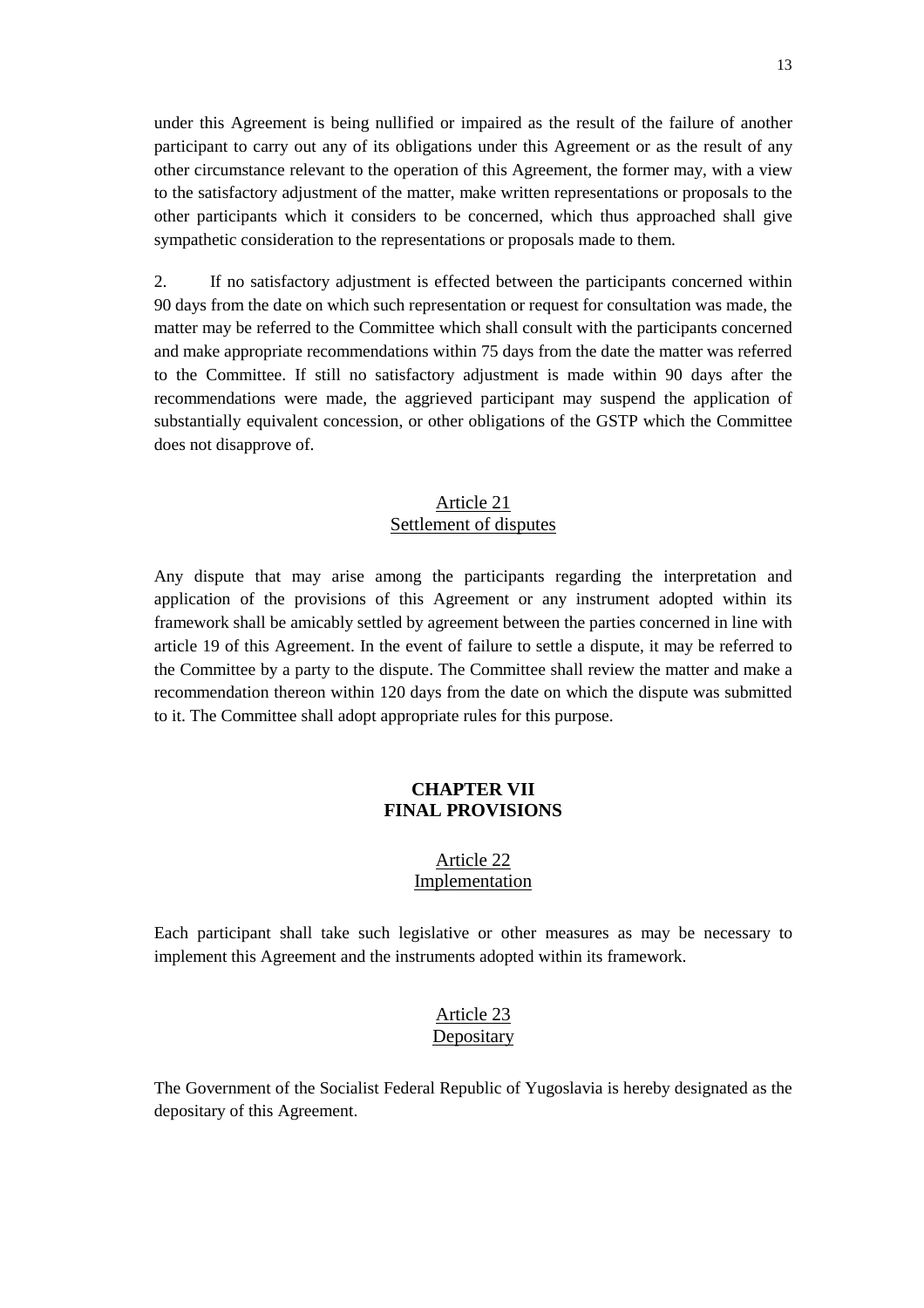### Article 24 Signature

This Agreement shall be open for signature at Belgrade, Yugoslavia, from 13 April 1988 until the date of its entry into force in accordance with article 26.

## Article 25 Definitive signature, ratification, acceptance or approval

Any participant referred to in article 1 (a) and in annex I of this Agreement which has exchanged concessions may:

- (a) At the time of signing this Agreement, declare that by such signature it expresses its consent to be bound by this Agreement (definitive signature); or
- (b) After signing this Agreement, ratify, accept or approve it by the deposit of an instrument to that effect with the depositary.

## Article 26 Entry into force

1. This Agreement shall enter into force on the thirtieth day after 15 States referred to in article 1 (a) and in annex I of the Agreement from the three regions of the Group of 77, which have exchanged concessions have deposited their instruments of definitive signature, ratification, acceptance, approval in accordance with article 25, paragraphs (a) and (b).

2. For any State which deposits an instrument of ratification, acceptance, approval or accession or a notification of provisional application after the conditions for entry into force of this Agreement have been met, it shall enter into force for that State on the thirtieth day after such deposit or notification.

3. Upon entry into force of this Agreement the Committee shall set a final date for the deposit of instruments of ratification, acceptance, or approval by states referred to in article 25. This date shall not be later than three years following the date of entry into force of this Agreement.

## Article 27 Notification of provisional application

A signatory which intends to ratify, accept or approve this Agreement but which has not yet been able to deposit its instrument, may within sixty days after the Agreement enters into force notify the depositary that it will apply this Agreement provisionally. The provisional application shall not exceed a period of two years.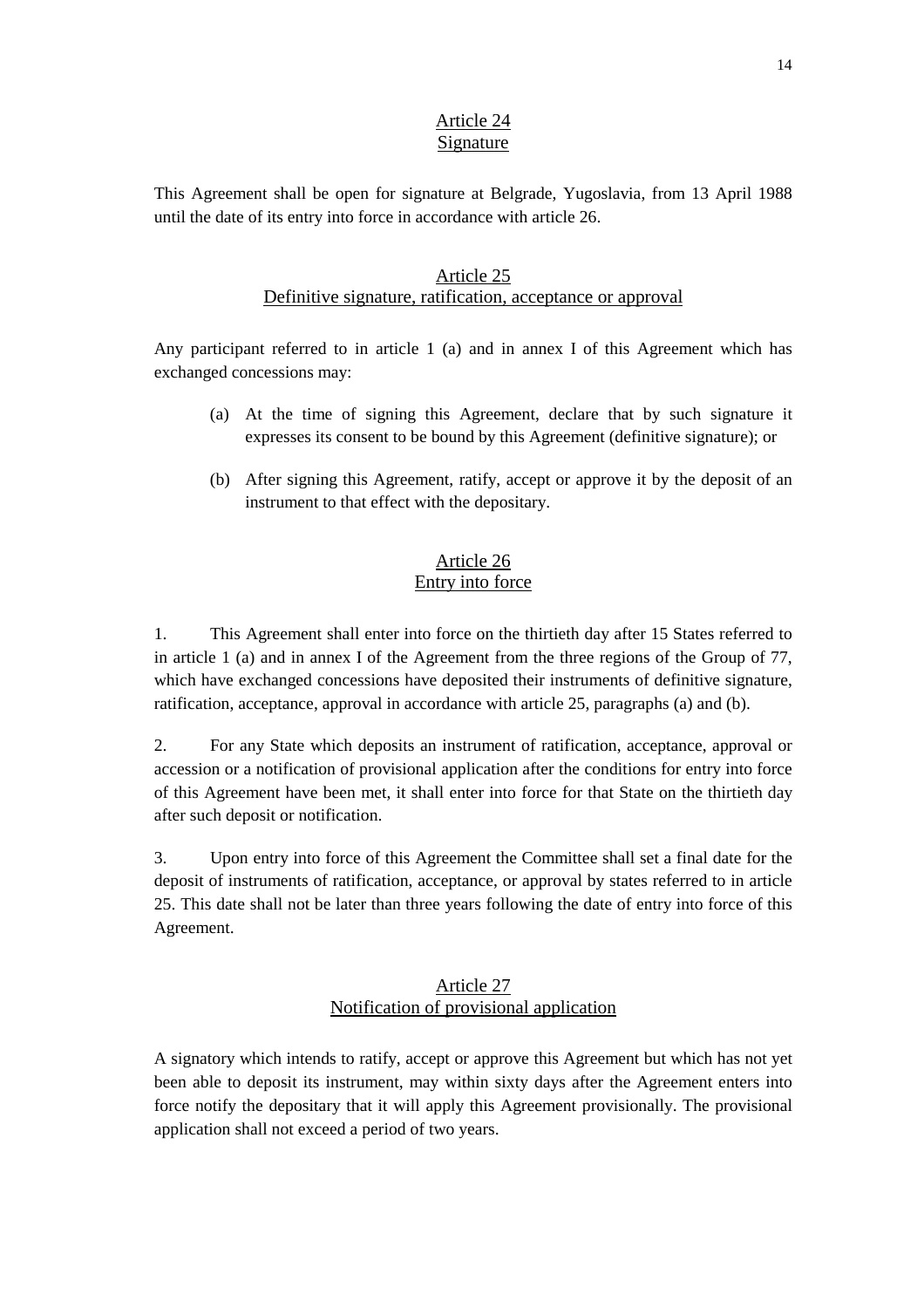## Article 28 Accession

Six months after this Agreement enters into force in accordance with the provisions of this Agreement it shall be open to accession by other members of the Group of 77 who shall have complied with the conditions provided for in this Agreement. To this end the following procedures shall apply:

- (a) The applicant shall notify its intention of accession to the Committee;
- (b) The Committee shall circulate the notification among the participants;
- (c) The applicant shall submit an offer list to the participants and any participant may table a request list to the applicant;
- (d) Once the procedures under (a), (b) and (c) above have been completed, the applicant shall enter into negotiations with the interested participants with a view to reaching agreement on its list of concessions.
- (e) Application for accession from a least developed country shall be considered taking into account the provision for special treatment for least developed countries.

# Article 29

## Amendments

1. Any participant may propose an amendment to this Agreement. The Committee shall consider and recommend the amendment for adoption by the participants. An amendment shall become effective 30 days after the date on which two-thirds of the participants, in article 1 (a), have notified the depositary of their acceptance.

- 2. Notwithstanding provisions of paragraph 1 of this article:
	- (a) Any amendment concerning:
		- (i) The definition of membership stipulated in article  $1(a)$ ;
		- (ii) The procedure for amending this Agreement;

shall enter into force after its acceptance by all participants in accordance with article 1 (a) of this Agreement.

- (b) Any amendment concerning:
	- (i) The principles stipulated in article 3;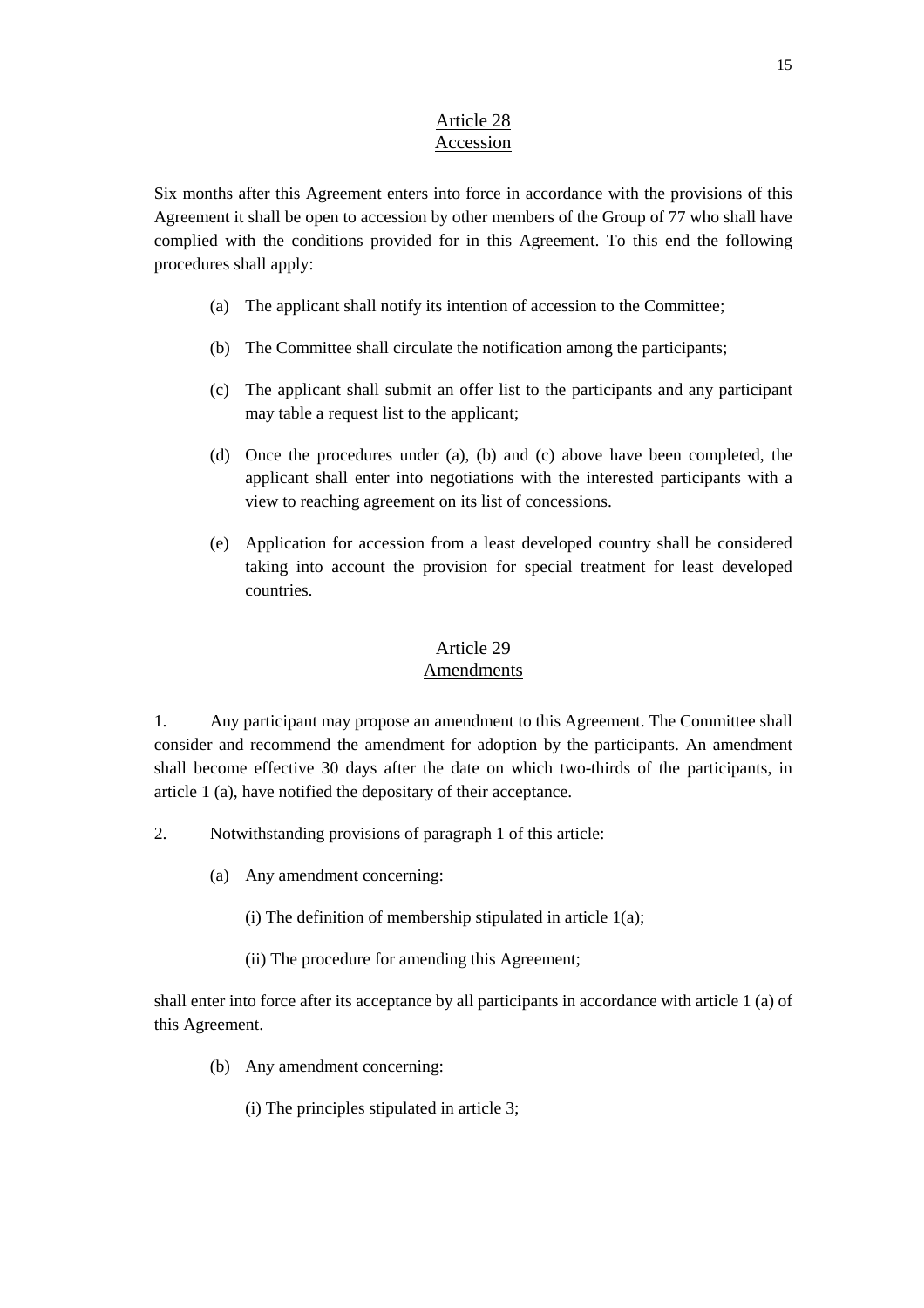(ii)The base of consensus and any other bases of voting mentioned in this Agreement;

shall enter into force after its acceptance by consensus.

#### Article 30 Withdrawal

1. Any participant may withdraw from this Agreement at any time after its entry into force. Such withdrawal shall be effective six months from the day on which written notice thereof is received by the depositary. That participant shall simultaneously inform the Committee of the action it has taken.

2. The rights and obligations of a participant which has withdrawn from this Agreement shall cease to apply as of that date. After that date, the participants and the withdrawing participant shall jointly decide whether to withdraw in whole or in part the concessions received by the latter from the former and vice versa.

## Article 31 Reservations

Reservations may be made in respect of any of the provisions of this Agreement provided they are not incompatible with the object and purpose of this Agreement and are accepted by the majority of the participants.

## Article  $32<sup>1</sup>$ Non-application

1. The GSTP shall not apply as between participants if they have not entered into direct negotiations with each other and if either of them, at the time either accepts this Agreement, does not consent to such application.

2. The Committee may review the operation of this article in particular cases at the request of any of the participants and make appropriate recommendations.

## Article 33 Security exceptions

Nothing in this Agreement shall be construed to prevent any participant from taking any action which it considers necessary for the protection of its essential security interests.

 $\overline{a}$ 

<sup>&</sup>lt;sup>1</sup> This article can only be invoked in exceptional circumstances duly notified to the Committee.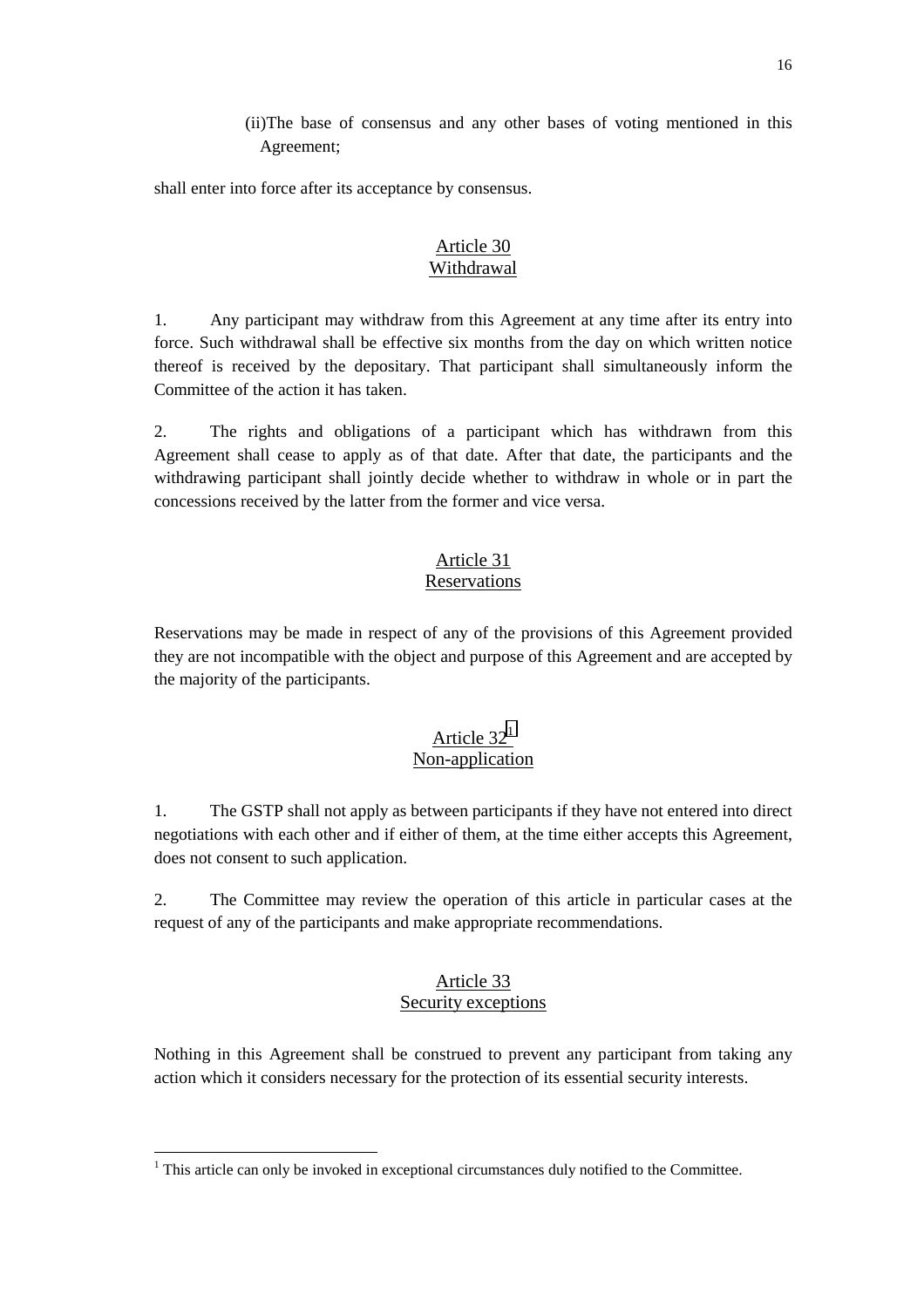## Article 34 Annexes

1. The annexes form an integral part of this Agreement and a reference to this Agreement or to one of its chapters includes a reference to the annexes relating thereto.

- 2. The annexes to this Agreement shall be:
	- (a) Annex I Participants in the Agreement.
	- (b) Annex II Rules of Origin.
	- (c) Annex III Additional Measures in Favour of Least Developed Countries
	- (d) Annex IV Schedules of Concessions

DONE at Belgrade, Yugoslavia, on the thirteenth day of April, one thousand nine hundred and eighty-eight, the texts of this Agreement in the Arabic, English, French and Spanish languages being equally authentic.

IN WITNESS WHEREOF the undersigned, being duly authorized thereto, have signed this Agreement on the dates indicated.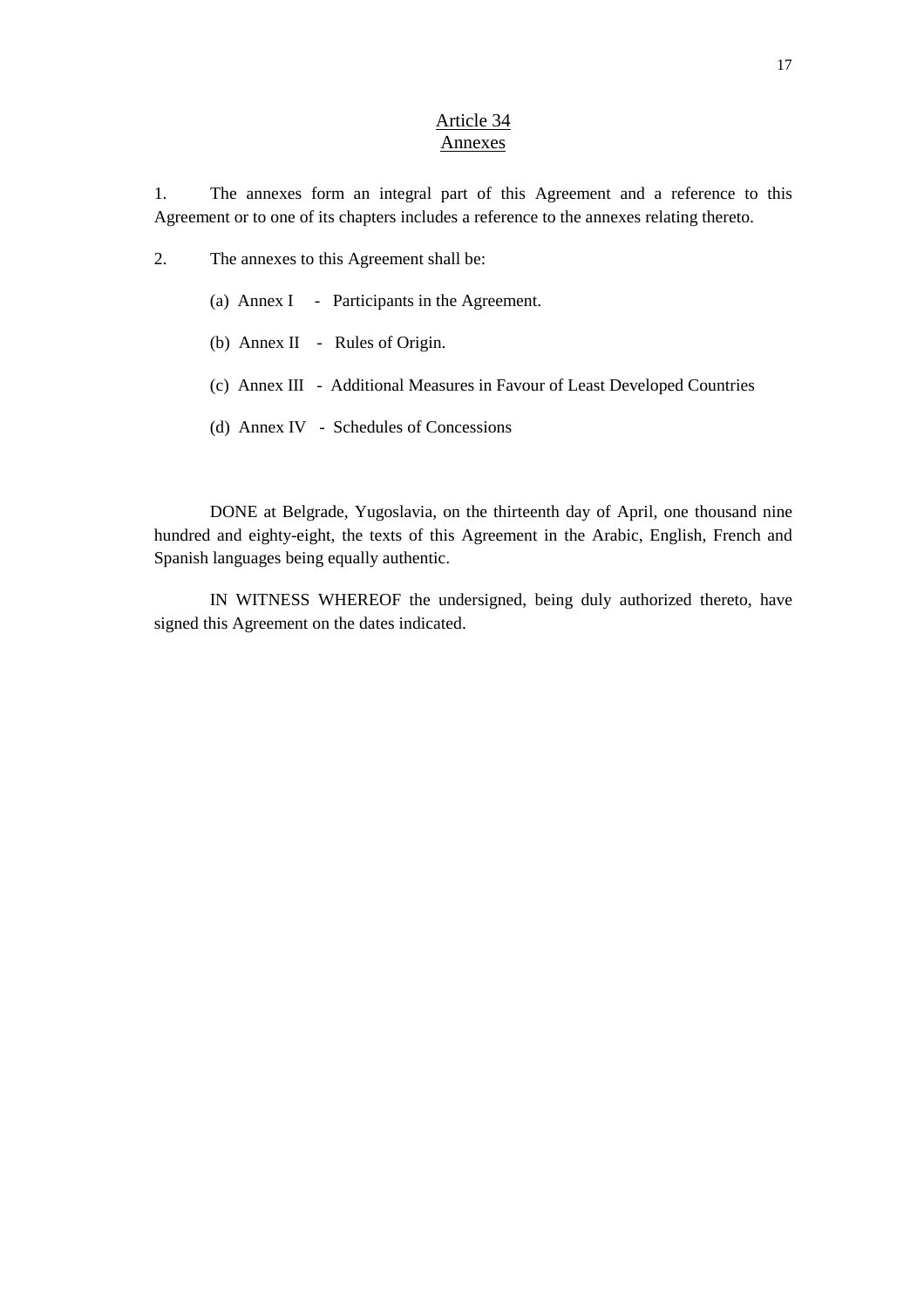## AGREEMENT ON THE GLOBAL SYSTEM OF TRADE PREFERENCES AMONG DEVELOPING COUNTRIES

ANNEXES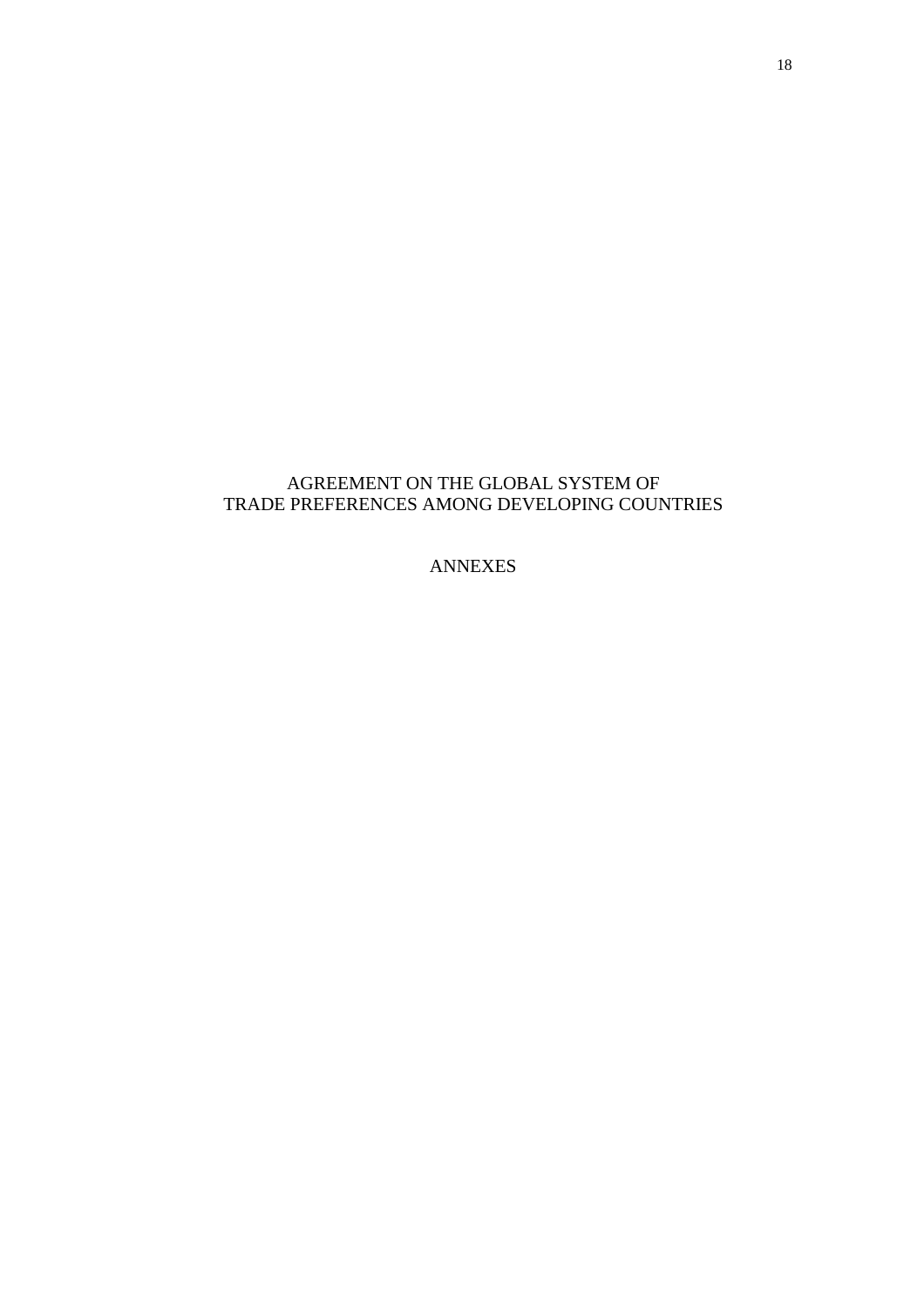## **ANNEX I**  PARTICIPANTS IN THE AGREEMENT

| Algeria                               | Mexico                      |
|---------------------------------------|-----------------------------|
| Angola                                | Morocco                     |
| Argentina                             | Mozambique                  |
| Bangladesh                            | Nicaragua                   |
| Benin                                 | Nigeria                     |
| <b>Bolivia</b>                        | Pakistan                    |
| <b>Brazil</b>                         | Peru                        |
| Cameroon                              | Philippines                 |
| Chile                                 | Qatar                       |
| Colombia                              | Republic of Korea           |
| Cuba                                  | Romania                     |
| Democratic People's Republic of Korea | Singapore                   |
| Ecuador                               | Sri Lanka                   |
| Egypt                                 | Sudan                       |
| Ghana                                 | Thailand                    |
| Guinea                                | Trinidad and Tobago         |
| Guyana                                | Tunisia                     |
| Haiti                                 | United Republic of Tanzania |
| India                                 | Uruguay                     |
| Indonesia                             | Venezuela                   |
| Iran (Islamic Republic of)            | Viet Nam                    |
| Iraq                                  | Yugoslavia                  |
| Libyan Arab Jamahiriya                | Zaire                       |
| Malaysia                              | Zimbabwe                    |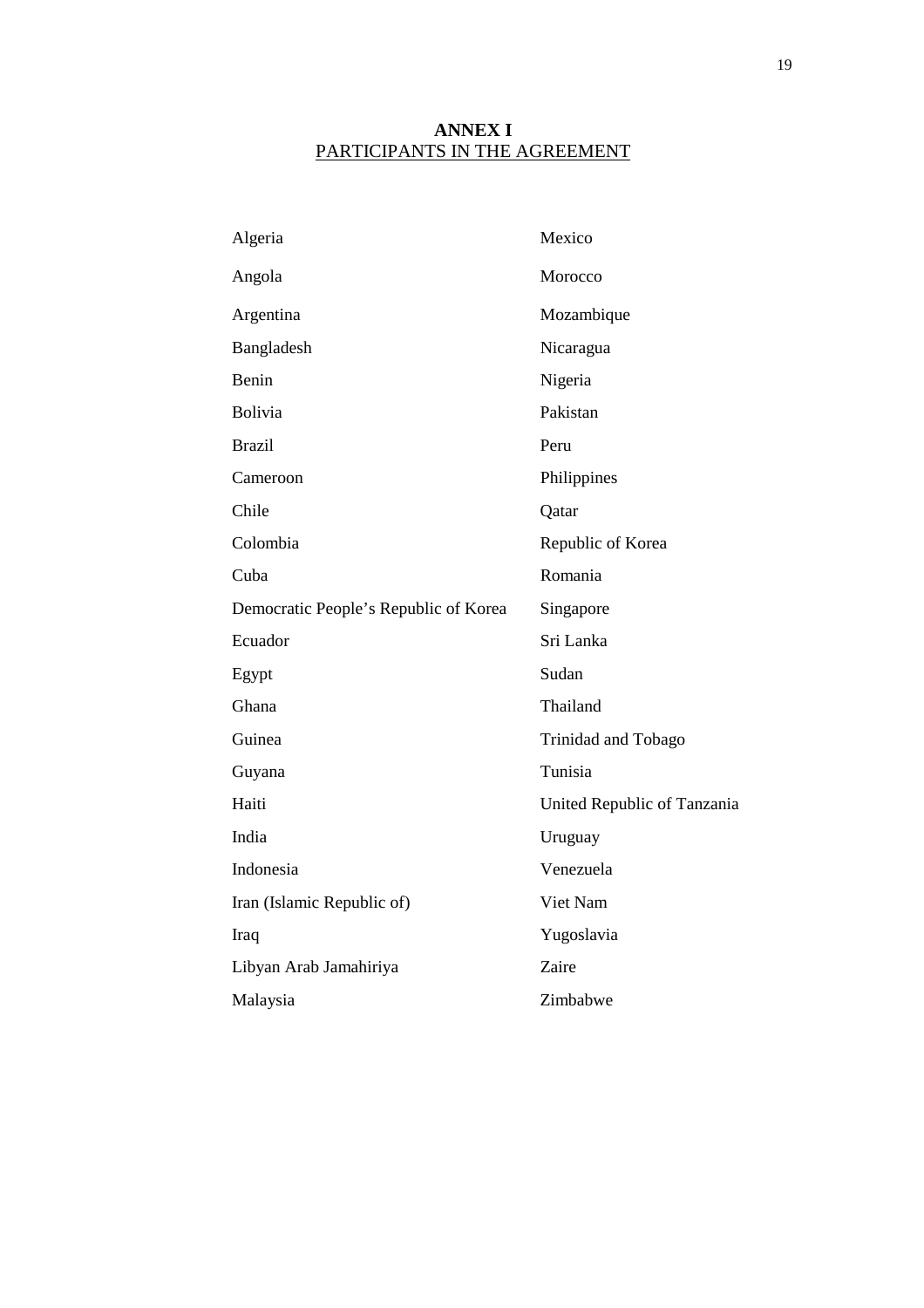## **ANNEX II RULES OF ORIGIN**

For determining the origin of products eligible for preferential concessions under the GSTP in the light of paragraphs (a) and (b) of Article 3 and Article 15 of the Agreement on GSTP the following Rules shall be applied :

**RULE 1 : Originating products** – Products covered by preferential trading arrangements within the framework of the GSTP imported into the territory of a participant from another participant which are consigned directly within the meaning of Rule 5 hereof, shall be eligible for preferential concessions if they conform to the origin requirement under any one of the following conditions :

- (a) Products wholly produced or obtained in the exporting participant as defined in Rule 2; or
- (b) Products not wholly produced or obtained in the exporting participant, provided that the said products are eligible under Rule 3 or Rule 4.

RULE 2 : Wholly produced or obtained – Within the meaning of Rule  $1(a)$  the following shall be considered as wholly produced or obtained in the exporting participant :

- (a) raw or mineral products extracted from its soil, its water or its seabeds;  $<sup>1</sup>$ </sup>
- (b) agricultural products harvested there:  $2^2$
- (c) animals born and raised there ;
- (d) products obtained from animals referred to in paragraph (c ) above ;
- (e) products obtained by hunting or fishing conducted there ;
- (f) products of sea fishing and other marine products taken from the high seas by its vessels;  $\frac{3}{4}$

 $\overline{a}$ 

<sup>&</sup>lt;sup>1</sup> Include mineral fuels, lubricants and related materials as well as mineral or metal ores.

<sup>&</sup>lt;sup>2</sup> Include forestry products.

<sup>&</sup>lt;sup>3</sup> "Vessels" – shall refer to fishing vessels engaged in commercial fishing, registered in a participant's country and operated by a citizen or citizens or governments of participants or partnership, corporation or association, duly registered in such participant's country, at least 60 per cent of equity of which is owned by a citizen or citizens and/or government of such participants or 75 per cent by citizens and/or governments of the participants. However the products taken from vessels engaged in commercial fishing under bilateral agreements which provide for chartering/leasing of such vessels and/or sharing of catch between participants will also be eligible for preferential concessions.

<sup>&</sup>lt;sup>4</sup> In respect of vessels or factory ships operated by government agencies, the requirement of flying the flag of a participant does not apply.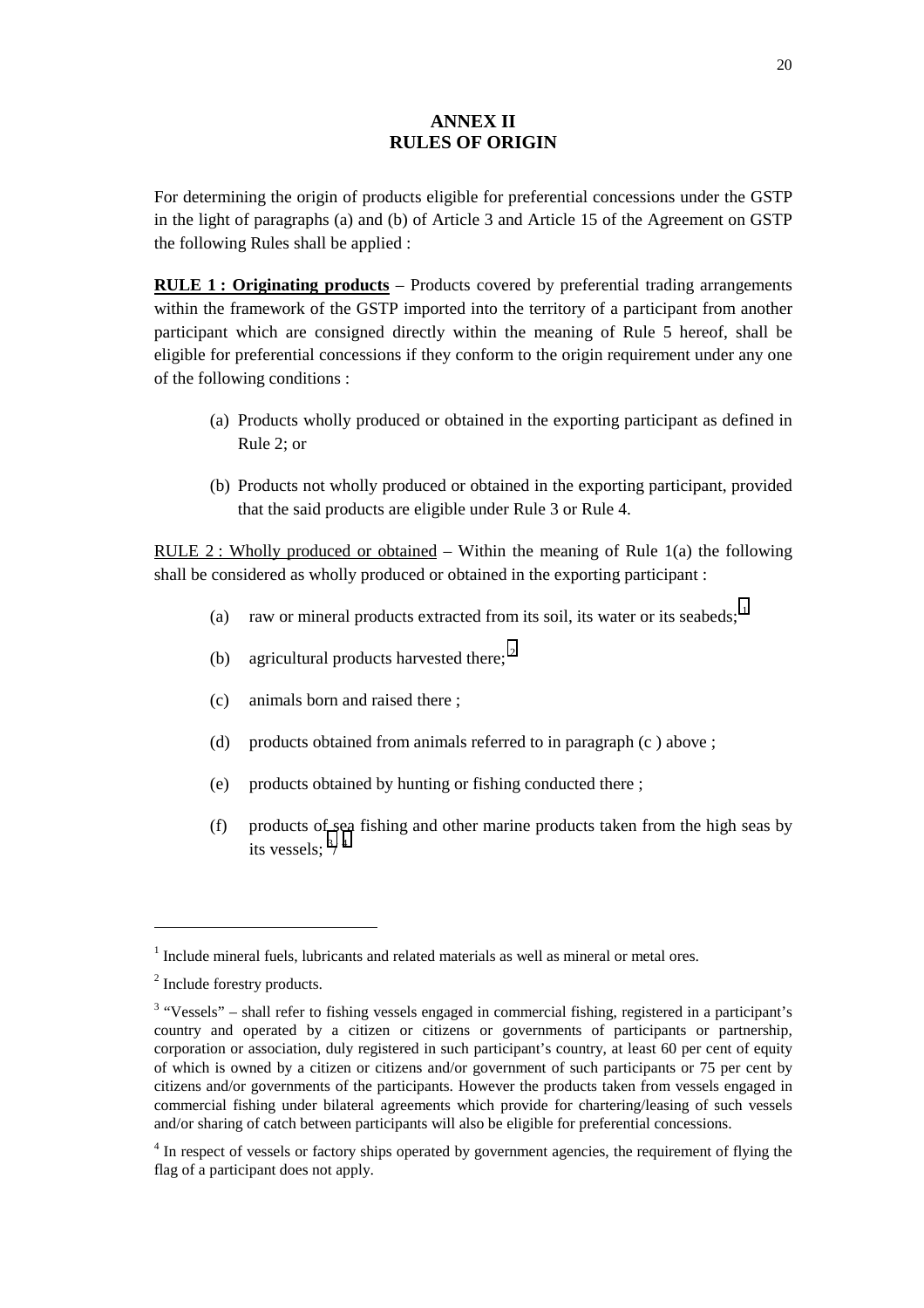- (g) products processed and/or made on board its factory ships<sup> $4/5$ </sup> exclusively from products referred to in paragraph (f) above ;
- (h) used articles collected there, fit only for the recovery of raw materials ;
- (i) waste and scrap resulting from manufacturing operations conducted there ;
- (j) goods produced there exclusively from the products referred to in paragraph (a) to (i) above.

#### **RULE 3 : Not wholly produced or obtained**

- (a) Within the meaning of Rule 1 (b), products worked on or processed as a result of which the total value of the materials, parts or produce originating from nonparticipants or of undetermined origin used does not exceed 50 per cent of the f.o.b. value of the products produced or obtained and the final process of manufacture is performed within the territory of the exporting participant shall be eligible for preferential concessions subject to the provisions of Rule 3 (c) and Rule 4.
- (b) Sectoral agreements <sup>6</sup>

 $\overline{a}$ 

- (c) The value of the non-originating materials, parts or produce shall be :
	- (i) The c.i.f. value at the time of importation of the materials, parts or produce where this can be proven ; or
	- (ii) The earliest ascertainable price paid for the materials, parts or produce of undetermined origin in the territory of the participant where the working or processing takes place.

**RULE 4 : Cumulative rules of origin** – Products which comply with origin requirements provided for in Rule 1 and which are used by a participant as input for a finished product eligible for preferential treatment by another participant shall be considered as a product originating in the territory of the participant where working or processing of the finished product has taken place provided that the aggregate content originating in the territory of the participant is not less than 60 per cent of its f.o.b. value  $<sup>7</sup>$ .</sup>

<sup>&</sup>lt;sup>5</sup> For the purpose of this Agreement, the term "factory ship" means any vessel, as defined, used for processing and/or making on board products exclusively from those products referred to in paragraph (f) above.

<sup>&</sup>lt;sup>6</sup> In respect of products traded within the framework of sectoral agreements negotiated under the GSTP, provision may need to be made for special criteria to apply. Consideration may be given to these criteria as and when the sectoral agreements are negotiated.

<sup>&</sup>lt;sup>7</sup> "Partial" cumulation as implied by Rule 4 above means that only products which have acquired originating status in the territory of one participant may be taken into account when used as inputs for a finished product eligible for preferential treatment in the territory of another participant.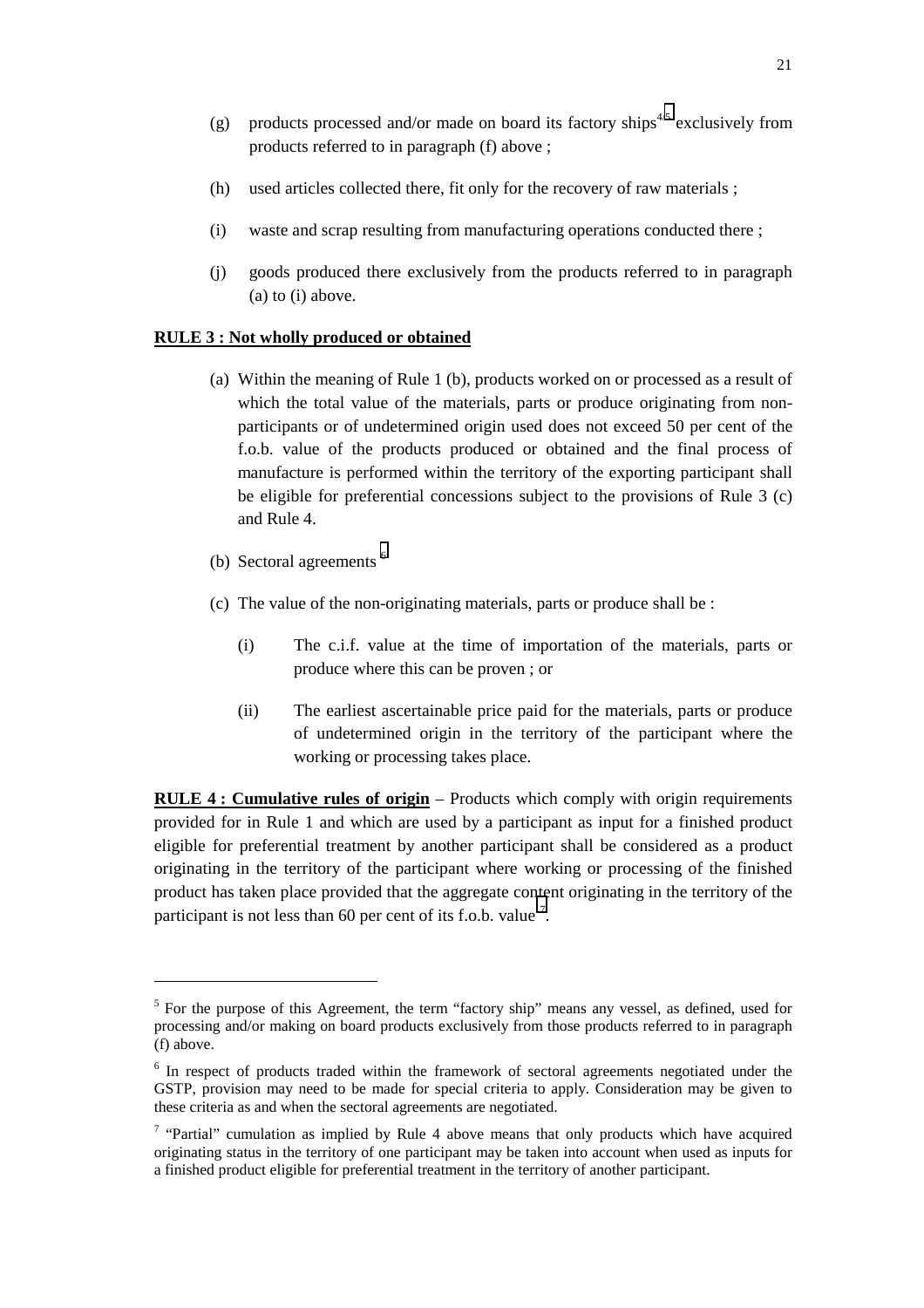**RULE 5 : Direct consignment** – The following shall be considered as directly consigned from the exporting participant to the importing participant:

- (a) if the products are transported without passing through the territory of any nonparticipant;
- (b) the products whose transport involves transit through one or more intermediate non-participants with or without transhipment or temporary storage in such countries, provided that :
	- (i) the transit entry is justified for geographical reason or by considerations related exclusively to transport requirements ;
	- (ii) the products have not entered into trade or consumption there ; and
	- (iii) the products have not undergone any operation there other than unloading and reloading or any operation required to keep them in good condition.

**RULE 6 : Treatment of packing** – When determining the origin of products, packing should be considered as forming a whole with the product it contains. However, packing may be treated separately if the national legislation so requires.

**RULE 7 : Certificate of origin** – Products eligible for preferential concessions shall be supported by a certificate of Origin $^8$  issued by an authority designated by the government of the exporting participant and notified to the other participants in accordance with the Certification Procedures to be developed and approved by the participants.

## **RULE 8**

 $\overline{a}$ 

- (a) In conformity with paragraphs (a) and (b) of Article 3 and Article 15 of the Agreement on the GSTP and national legislations, any participant may prohibit importation of products containing any inputs originating from States with which it does not have economic and commercial relations.
- (b) Participants will do their best to co-operate in order to specify origin of inputs in the Certificate of Origin.

**RULE 9: Review** – These Rules may be reviewed as and when necessary upon request of one third of the participants and may be open to such modifications as may be agreed upon.

**RULE 10 : Special criteria percentage** – Products originating in participating least developed countries can be allowed a favourable 10 percentage points applied to the percentages established in Rules 3 and 4. Thus, for Rule 3, the percentage would not exceed 60 percent, and for Rule 4, the percentage would not be less than 50 per cent.

<sup>&</sup>lt;sup>8</sup> A standard Certificate of Origin to be used by all participants is annexed.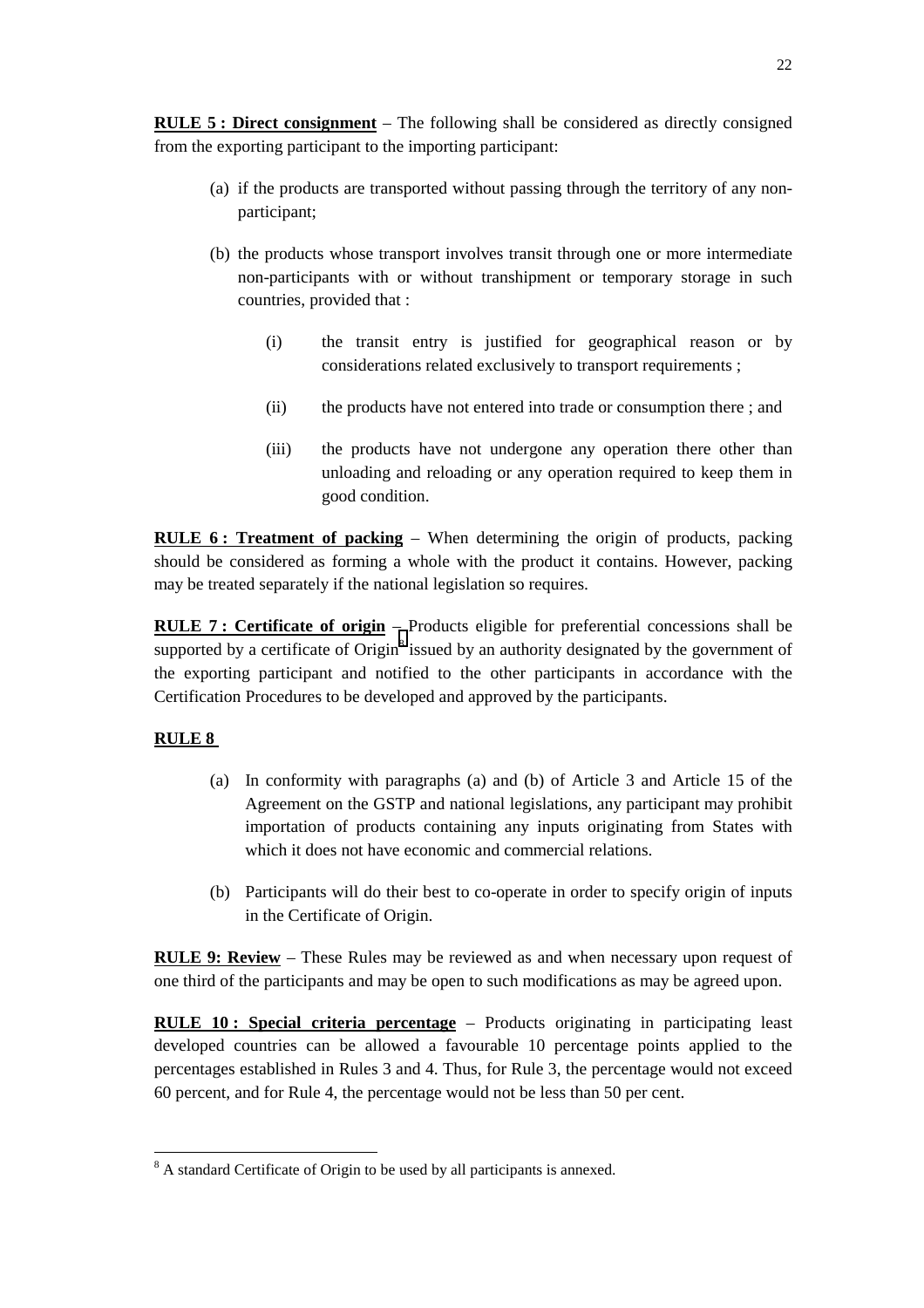| 1. Goods consigned from (Exporter's business name, address,<br>country)                                                                                     |                                        |                                                         | Reference no <sup>o</sup><br><b>GLOBAL SYSTEM OF TRADE PREFERENCES</b><br>Certificate of Origin<br>(Combined declaration and certificate) |                                                   |                                            |                                      |
|-------------------------------------------------------------------------------------------------------------------------------------------------------------|----------------------------------------|---------------------------------------------------------|-------------------------------------------------------------------------------------------------------------------------------------------|---------------------------------------------------|--------------------------------------------|--------------------------------------|
| 2.Goods consigned to (Consignee's name, address, country)                                                                                                   |                                        |                                                         |                                                                                                                                           |                                                   |                                            |                                      |
|                                                                                                                                                             |                                        |                                                         |                                                                                                                                           |                                                   |                                            | see notes overleaf                   |
| 3. Means of transport and route (as far as known)                                                                                                           |                                        |                                                         | 4. For official use                                                                                                                       |                                                   |                                            |                                      |
|                                                                                                                                                             |                                        |                                                         |                                                                                                                                           |                                                   |                                            |                                      |
| 5. Tariff<br>item<br>number                                                                                                                                 | 6. Marks and<br>numbers of<br>packages | 7. Number and kind of packages; description of<br>goods |                                                                                                                                           | 8. Origin<br>criterion (see<br>notes<br>overleaf) | 9. Gross<br>weight or<br>other<br>quantity | 10.Number<br>and date of<br>invoices |
|                                                                                                                                                             |                                        |                                                         |                                                                                                                                           |                                                   |                                            |                                      |
|                                                                                                                                                             |                                        |                                                         |                                                                                                                                           |                                                   |                                            |                                      |
|                                                                                                                                                             |                                        |                                                         |                                                                                                                                           |                                                   |                                            |                                      |
|                                                                                                                                                             |                                        |                                                         |                                                                                                                                           |                                                   |                                            |                                      |
| 11. Declaration by the exporter<br>The undersigned hereby declares that the above details and statements are correct;  <br>that all goods were produced in  |                                        |                                                         | 12. Certificate<br>It is hereby certified, on the basis of control<br>carried out, that the declaration by the<br>exporter is correct.    |                                                   |                                            |                                      |
| (country)<br>and that they comply with the origin requirements specified for those goods in the<br>Global System of Trade Preferences for goods exported to |                                        |                                                         |                                                                                                                                           |                                                   |                                            |                                      |
| (importing country)                                                                                                                                         |                                        |                                                         |                                                                                                                                           |                                                   |                                            |                                      |
| Place and date, signature of authorised signatory                                                                                                           |                                        |                                                         | Place and date, signature and stamp of<br>certifying authority                                                                            |                                                   |                                            |                                      |
|                                                                                                                                                             |                                        |                                                         |                                                                                                                                           |                                                   |                                            |                                      |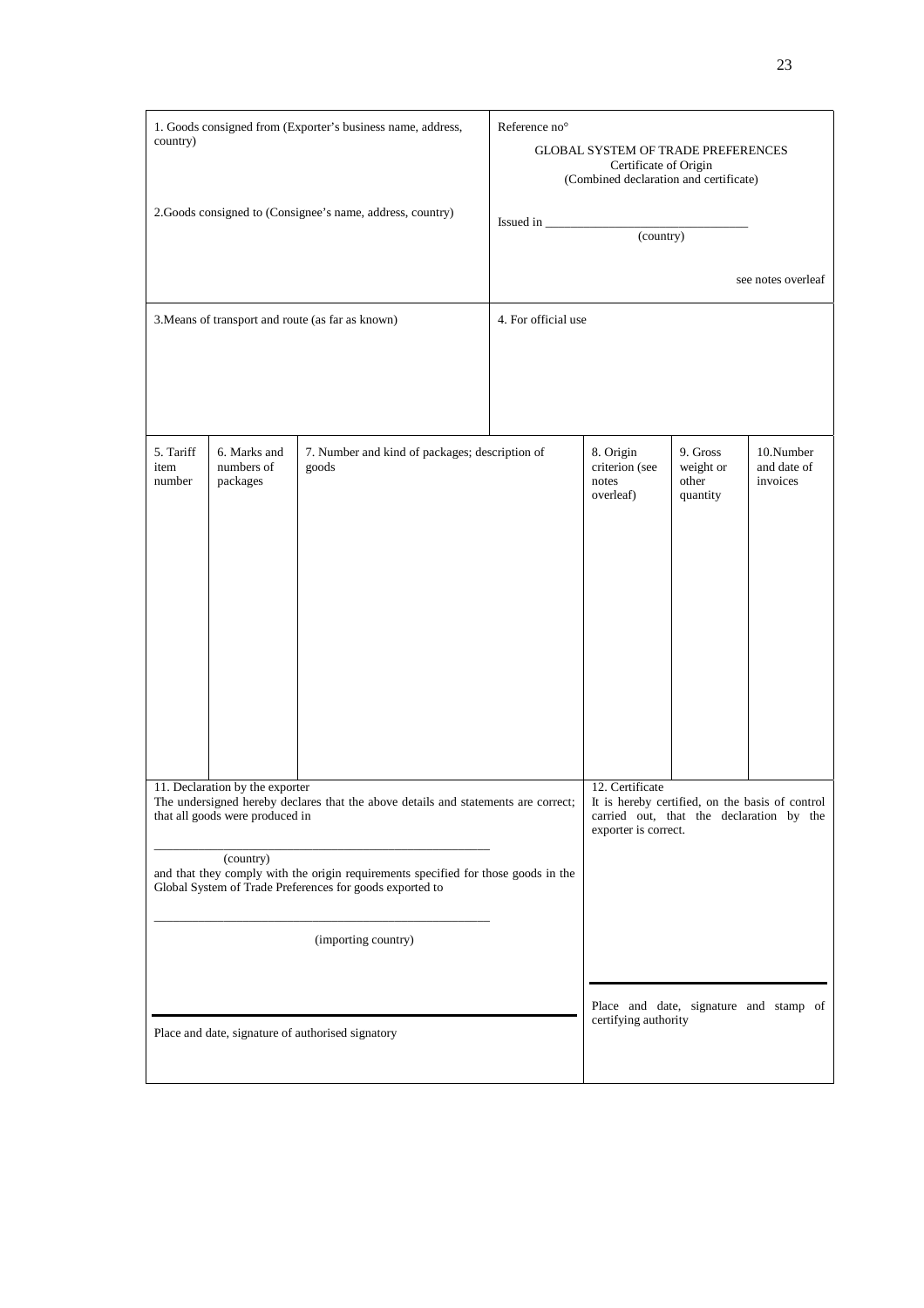## **I. General Conditions**

To qualify for preference, products must :

- (a) fall within a description of products eligible for preference in the schedule of concessions of the GSTP country of destination ;
- (b) comply with the GSTP rules of Origin. Each article in a consignment must qualify separately in its own right ; and
- (c) comply with the consignment conditions specified by the GSTP Rules of Origin. In general, products must be consigned directly within the meaning of Rule 5 hereof from the country of exportation to the country of destination.

#### **II. Entries to be made in box 8**

Preference products must be wholly produced or obtained in the exporting participant in accordance with rule 2 of the GSTP Rules of Origin, or where not wholly produced or obtained in the exporting participants must be eligible under rule 3 or rule 4.

- (a) Products wholly produced or obtained : enter the letter "A" in box 8.
- (b) Products not wholly produced or obtained : the entry in box 8 should be as follows :
	- 1. Enter letter "B" in box 8, for products which meet the origin criteria according to rule 3. Entry of letter "B" would be followed by the sum of the value of materials, parts or produce originating from non-participants, or undetermined origin used, expressed as a percentage of the f.o.b. value of the exported products; (example "B" 50 per cent).
	- 2. Enter letter "C" in box 8 for products which meet the origin criteria according to rule 4. Entry of letter "C" would be followed by the sum of the aggregate content originating in the territory of the exporting participant expressed as a percentage of the f.o.b. value of the exported product; (example "C" 60 per cent).
	- 3. Enter letter "D" in box 8 for products which meet the special origin criteria according to rule 10.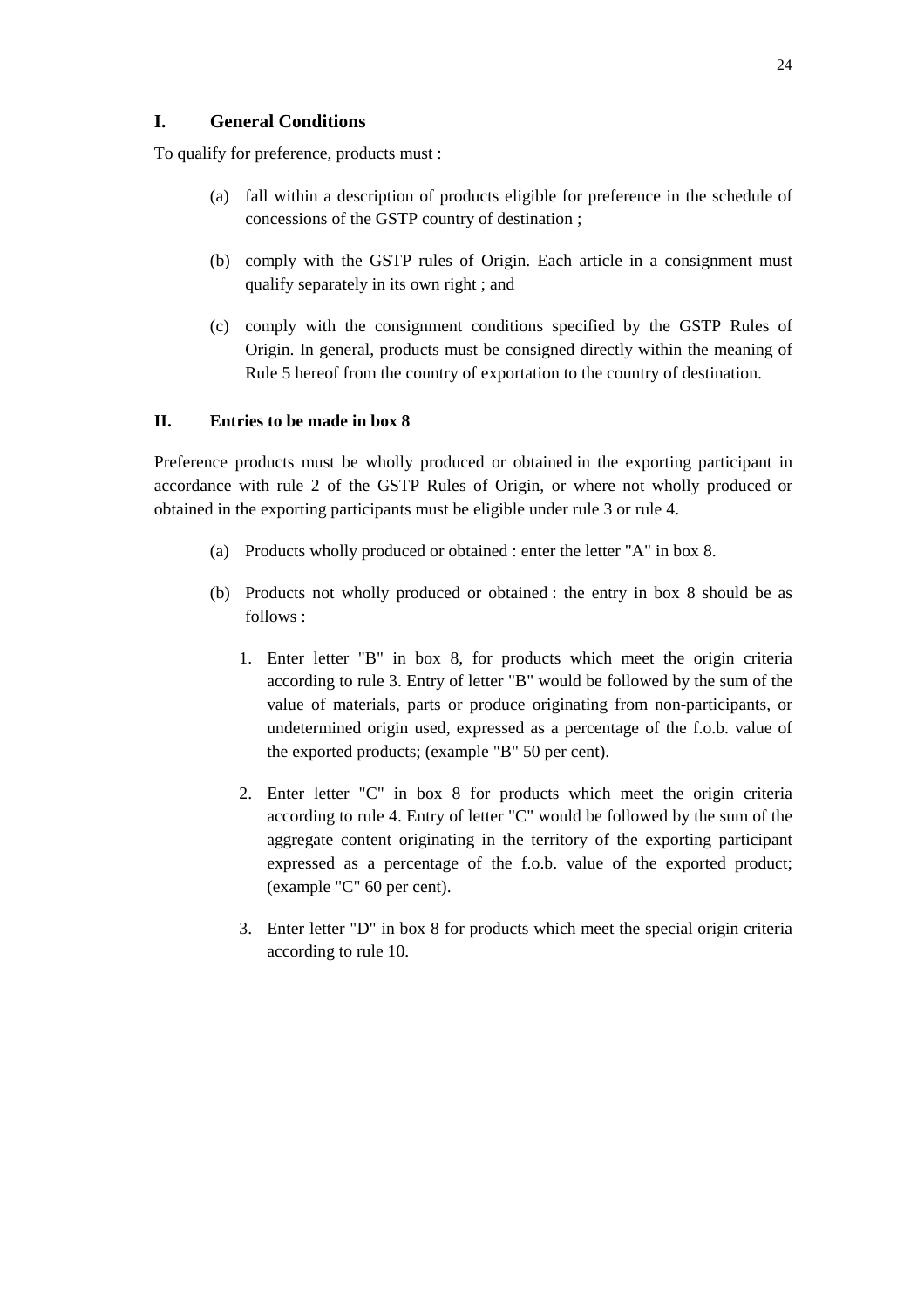## **ANNEX III ADDITIONAL MEASURES IN FAVOUR OF LEAST DEVELOPED COUNTRIES**

Special consideration shall be given by participants to requests from participating least developed countries for technical assistance and co-operation arrangements designed to assist participating least developed countries in expanding their trade with other developing countries and in taking advantage of the potential benefits of the GSTP, particularly in the following areas :

- (a) the identification, preparation and establishment of industrial and agricultural projects in the territories of participating least developed countries which could provide the production base for the expansion of exports of participating least developed countries to other participants, possibly linked to co-operative financing and buy-back arrangements ;
- (b) the setting up of manufacturing and other facilities in participating least developed countries to meet subregional and regional demand under co-operative arrangements ;
- (c) the formulation of export promotion policies and the establishment of training facilities in the field of trade to assist participating least developed countries in expanding their exports and in maximizing their benefits from the GSTP ;
- (d) the provision of support to export marketing of products of participating least developed countries by enabling these countries to share existing facilities (for example, with respect to export credit insurance, access to market information) and by institutional and other positive measures to facilitate imports from participating least developed countries into their own markets ;
- (e) bringing together of enterprises in other participants with project sponsors in the participating least developed countries (both public and private) with a view to promoting joint ventures in projects designed to lead to the expansion of trade ;
- (f) the provision of special facilities and rates in respect to shipping ;
- (g) the provision of special facilities for the participating land-locked and island least developed countries to deal with transit problems and constraints in transport – where any study or programme of action is to be undertaken, or in relation to, any transit country, such study or programme of action will be carried out in consultation with, and with the approval of, the transit country concerned ;
- (h) the provision of increased flows of essential items to the participating least developed countries through special preferential arrangements.